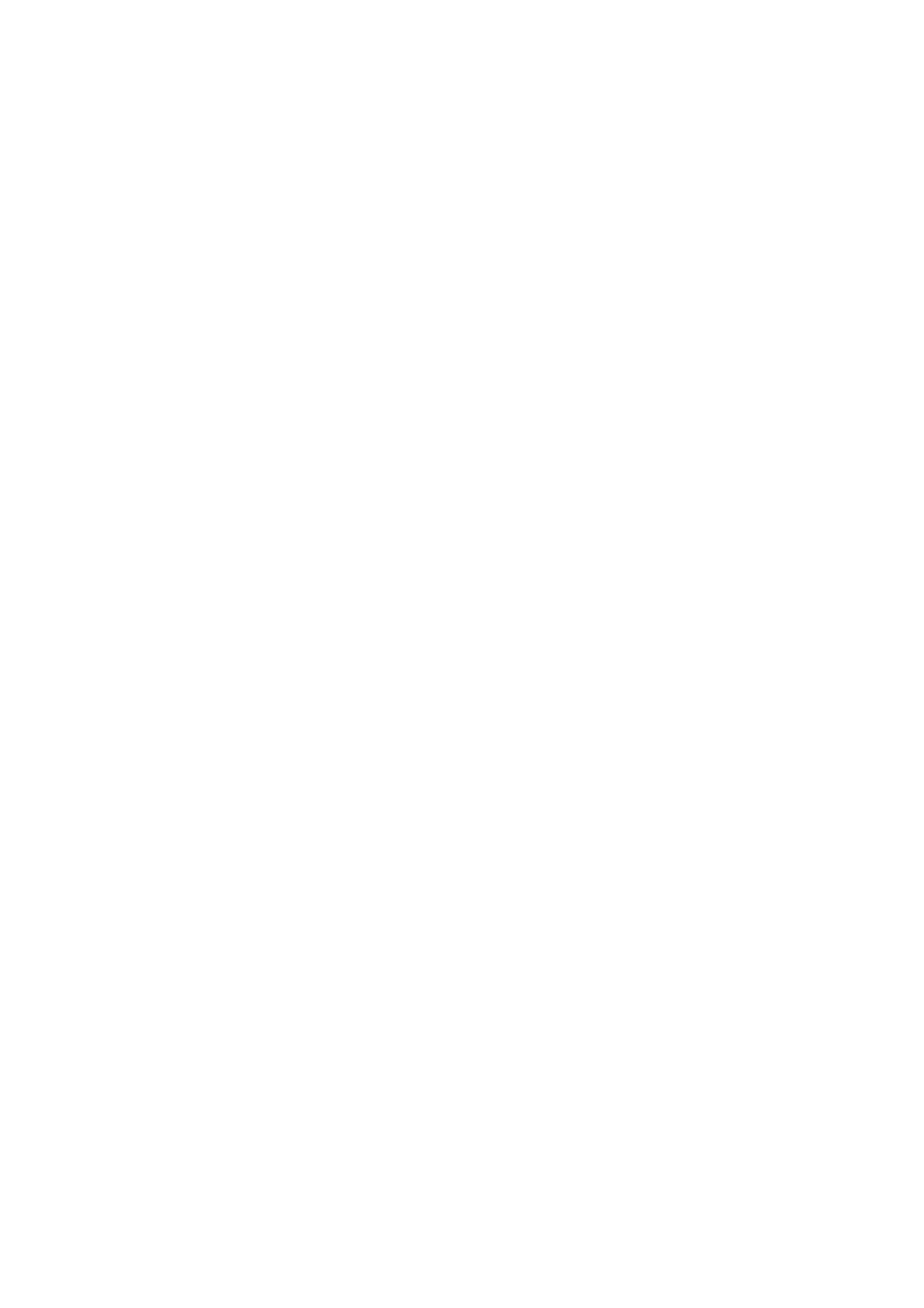# **REPORT**

from the Appellate Committee

#### 12 MARCH 2008

#### **Norris v Government of the United States of America and others**

#### ORDERED TO REPORT

The Committee (Lord Bingham of Cornhill, Lord Rodger of Earlsferry, Lord Carswell, Lord Brown of Eaton-under-Heywood and Lord Neuberger of Abbotsbury) have met and considered the cause *Norris v Government of the United States of America and others*. We have heard counsel on behalf of the appellant and respondent, and received submissions on behalf of JUSTICE.

1. This is the composite opinion of the committee.

2. The appellant, Mr Ian Norris, is a national of the United Kingdom. The Government of the United States, the respondent, seeks to extradite him to the United States to stand trial in the Eastern District of Pennsylvania on an indictment containing four counts. On 1 June 2005 Evans DJ sent the case to the Home Secretary for his decision whether Mr Norris should be extradited ([2005] UKCLR 1205), and on 29 September 2005 the Home Secretary ordered that he should. The district judge's decision was upheld by the Queen's Bench Divisional Court (Auld LJ and Field J, [2007] EWHC 71 (Admin), [2007] 1 WLR 1730) in the decision subject to this appeal to the House.

3. Mr Norris worked in the carbon division of the Morgan Crucible group of companies for 29 years, retiring on grounds of ill-health in 2002 after four years as chief executive officer of the group. The parent company of the group is an English company, based in Windsor. Subsidiary companies of the group were based in North Carolina and Pennsylvania. In 1999 the respondent began to investigate allegations of price-fixing in the carbon industry in the United States. In due course the two American Morgan subsidiaries paid substantial fines. Most of Morgan's directors, officers and employees were granted immunity from prosecution as part of a plea bargain arrangement, but Mr Norris and some others were not. In September 2004 a grand jury sitting in the Eastern District of Pennsylvania returned the indictment on which it is now sought to extradite Mr Norris.

4. This indictment contains four counts. The first count alleges that Mr Norris conspired with certain other European producers of carbon products used in the transport, industrial and consumer product markets to operate a price-fixing agreement or cartel in a number of countries, including the United States. The agreements are said to have been made outside the United States, in Europe, Mexico and Canada, but to have been given effect in the United States. The cartel is said to have operated from at least 1989 to 2000. The charge is laid under 15 USC §1, familiarly known as the Sherman Act, which provides:

"Every contract, combination in the form of trust or otherwise, or conspiracy, in restraint of trade or commerce among the several states, or with foreign nations, is declared to be illegal. Every person who shall make any contract or engage in any combination or conspiracy hereby declared to be illegal shall be deemed guilty of a felony…".

This is a statutory offence of strict liability. It does not require proof of fraud, deception or dishonesty, and count 1 of the indictment contains no such allegation. Among the extradition papers served on Mr Norris was an affidavit of Lucy McClain, a prosecutor in the Anti-Trust Division of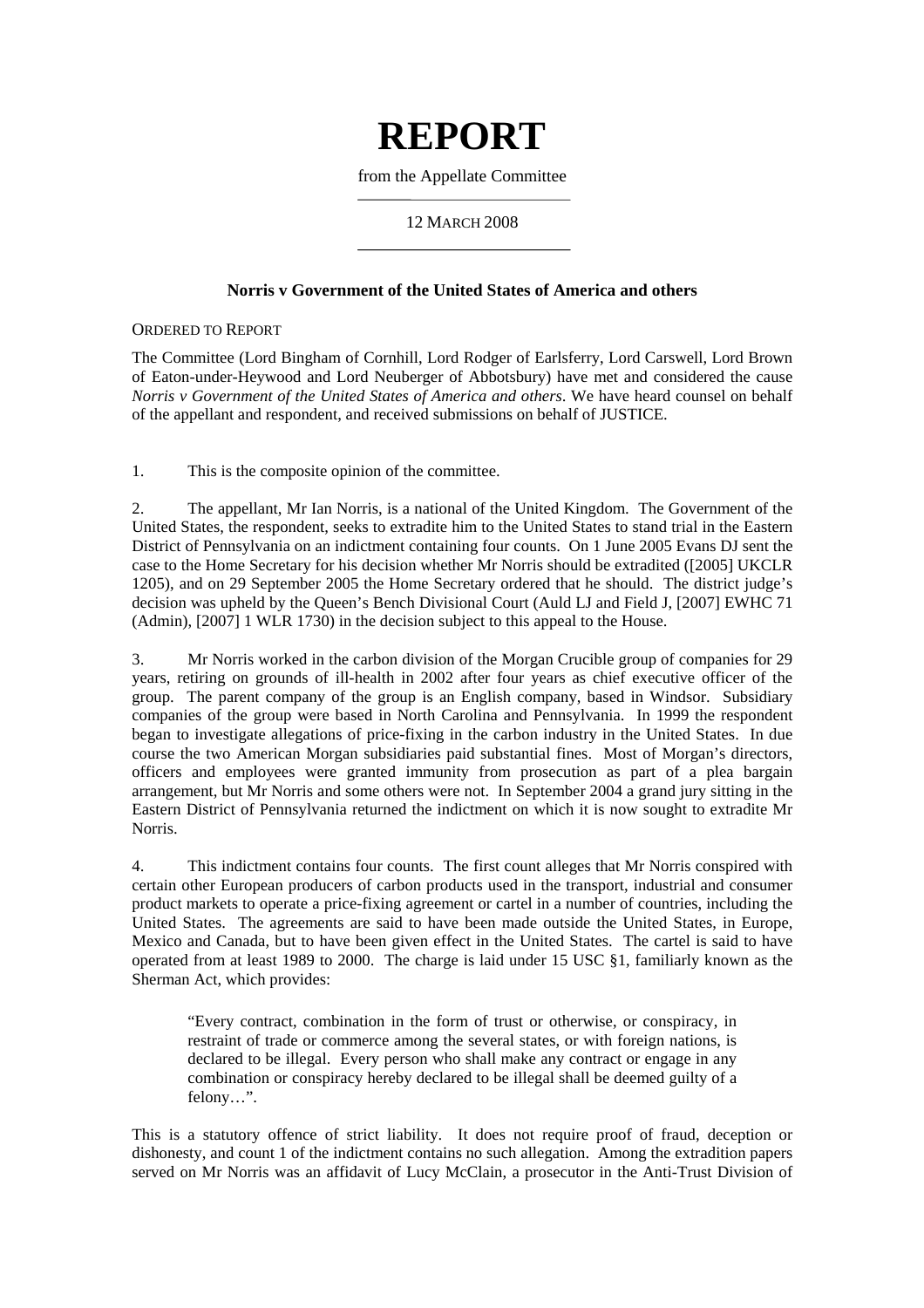the United States Department of Justice, who deposed that the conspirators including Mr Norris "[i]n effect … defrauded their customers by requiring that they pay higher prices than they might otherwise have paid had there been no conspiracy." This allegation formed no part of the indictment. In the charges sheet prepared by the Crown Prosecution Service on behalf of the respondent, to translate the charges in the indictment into particulars of English offences, it was alleged that Mr Norris conspired to "defraud buyers of carbon products by dishonestly entering into an agreement to fix, maintain and co-ordinate the price for the supply of carbon products in the United States of America."

5. Counts 2, 3 and 4 of the indictment allege conspiracy to obstruct justice, witness tampering and causing a person to alter, destroy, mutilate or conceal an object with the intent to impair the object's availability for use in an official proceeding, in violation of 18 USC §§371, 1512(b)(1) and 1512(b)(2)(B). The English charges sheet asserted that Mr Norris conspired "to pervert the course of public justice namely the process of a criminal investigation being conducted by a federal grand jury in the Eastern District of Pennsylvania into price-fixing in the carbon products industry".

#### A. COUNT 1

6. In resisting extradition on count 1 Mr Norris contends that participation in a cartel, in the absence of aggravating conduct, was not at the material time (1989-2000) a criminal offence at common law or under the statute law of this country. Accordingly, it is submitted, the conduct of which he is accused in the United States would not, at the time, have been criminally punishable here, with the result that the requirement of the Extradition Act 2003 that conduct should be criminal in both the requesting and requested states is not satisfied, and Mr Norris cannot be extradited under the Act. This submission raises a number of issues which call for separate consideration.

#### (1) *The common law*

7. In earlier days, as recounted by Sir William Holdsworth (*A History of English Law*, vol 4,  $3<sup>rd</sup>$  ed (1945), pp 340-362, vol 8, 2<sup>nd</sup> ed (1937), pp 56-62), the prevention of abusive practices in the course of trade was the subject of parliamentary intervention and judicial decision. But the Repeal of Certain Laws Act 1772 (13 Geo 3, c.71) and the Forestalling, Regrating etc Act 1844 (7 & 8 Vict, c 24) repealed earlier statutes, leaving the way open for development of the law by the courts.

8. By the end of the  $19<sup>th</sup>$  century it was established that as between master and servant, principal and agent and the buyer and seller of a business covenants in restraint of trade were, in general, void and so unenforceable, unless the restrictions they contained were shown to be reasonable in the interests of the parties themselves and reasonable in the interests of the public. The House so ruled in *Nordenfelt v Maxim Nordenfelt Guns and Ammunition Co Ltd* [1894] AC 535, and that ruling continues to represent the law today.

9. In the field of restrictive trade agreements more generally, the law was developed in a series of decisions of which five in particular were relied on in argument. It was pointed out, quite correctly, that some of these cases arose on facts different from those of the present case.

10. In the first of the cases, *Jones v North* (1875) LR 19 Eq 426, four parties were invited to tender for the supply of stone to a public authority. They made a collusive agreement by which one party was to buy stone from the other three and submit the lowest tender, two parties were to submit a higher tender and the fourth party was to submit no tender. There is nothing in the report to suggest that the public authority knew of this agreement, and every reason to suppose that it did not. The matter came before the court when the defendants, in breach of the agreement, submitted a tender, which was accepted, and the party which was to supply under the agreement brought proceedings to restrain performance by the party which had broken ranks. The action succeeded. Bacon V-C considered the plaintiff's case (p 429) as "very honest". It was submitted (p 428) that the plaintiff could not obtain equitable relief since the arrangement was a device to compel the authority, under the fiction of a public competition, to accept tenders not representing the real market price of the commodity, but this submission the vice-chancellor rejected, finding the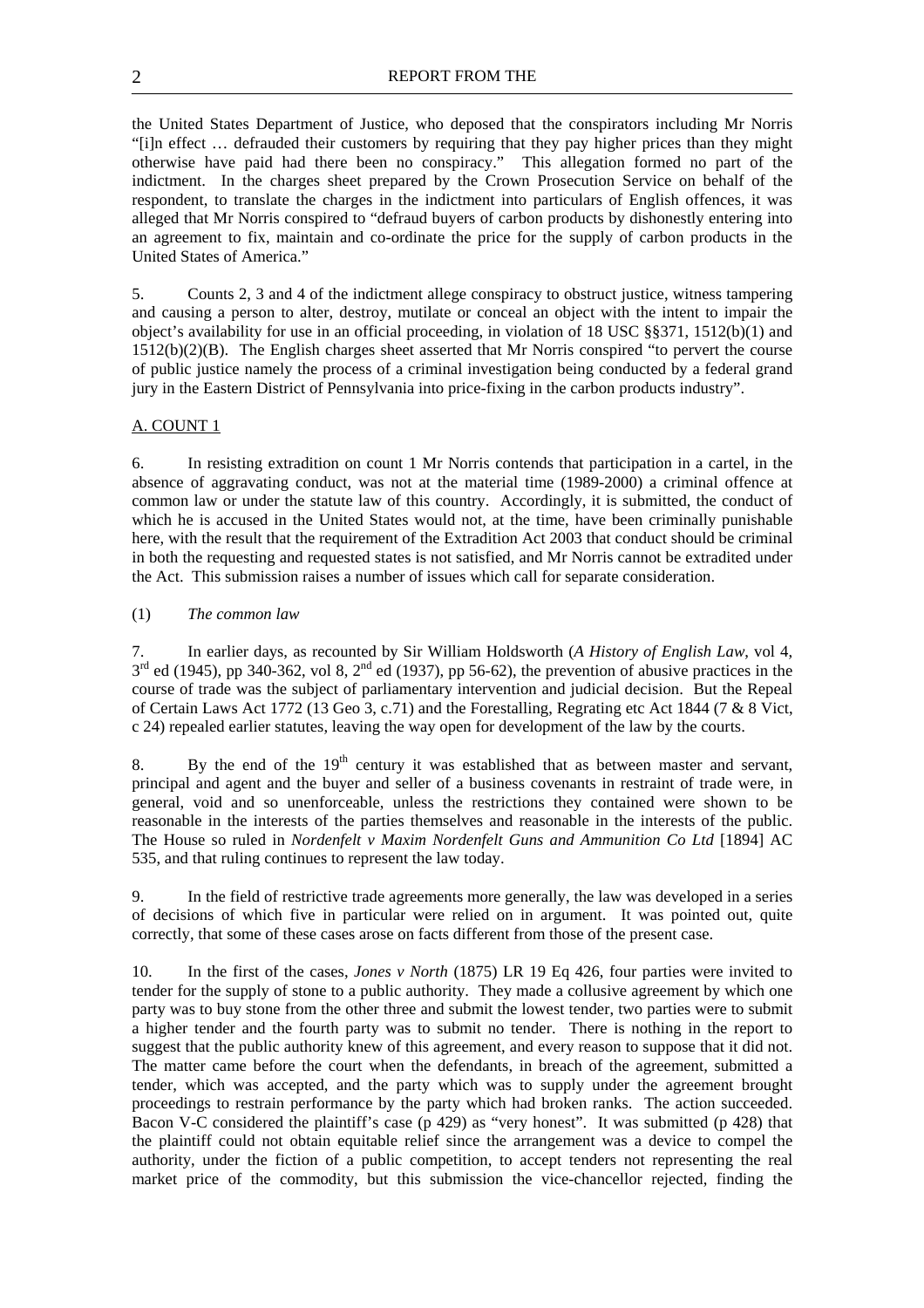agreement (p 430) to be "perfectly lawful", to contain "nothing illegal", and not deserving to be characterised as a conspiracy.

11. The case of *Mogul Steamship Co Ltd v McGregor, Gow & Co* (1888) 21 QBD 544 was tried at first instance by Lord Coleridge CJ without a jury. The plaintiff company claimed damages for a conspiracy to prevent it carrying on its trade between China and Europe. Its complaint was made against a group of shipowners who banded together in order to keep the trade between China and London in their own hands for their own commercial benefit and to that end offered a very low rate and an agreed rebate to shippers who shipped tea on their vessels but not, in the relevant year, on the plaintiff's, the object being to exclude the plaintiff from the trade. The efficacy of the defendants' agreement depended on its being known in the market, so there was no element of secrecy or nondisclosure, but the plaintiff attacked the agreement as wrongful and malicious, supported by bribery, coercion and inducement. The chief justice (pp 552-553) found no evidence of bribery, coercion or (in the relevant sense) inducement, and held  $(p 554)$  that the agreement was not unlawful, wrongful or malicious.

12. In the Court of Appeal ((1889) 23 QBD 598) Lord Esher MR, dissenting, held the agreement to be an indictable conspiracy (p 610). But a majority of the court agreed with Lord Coleridge. Bowen LJ, in a justly-celebrated judgment, held that in the absence of aggravating features such as (pp 614, 615, 618) fraud, intimidation obstruction, violence or interference with contractual or other rights, there was nothing in the defendants' agreement or conduct to make it unlawful or actionable, and even if it were held to be a restraint of trade (pp 619-620) the agreement would be void and unenforceable, not actionable or criminal. Fry LJ gave a reasoned judgment, upholding the judgment of the chief justice (p 632).

13. A further appeal to the House was unanimously dismissed by a seven-member bench: [1892] AC 25. It was accepted that the defendants had acted to advance their own commercial interests, and with no malicious or wrongful object of injuring the plaintiff company, although their gain was inevitably its loss. In the absence of any aggravating feature such as misrepresentation, compulsion, intimidation, violence, molestation or inducement of breach of contract, the defendants' conduct would not have been unlawful if done by a single independent party and was not rendered unlawful by their combination. Even if a restraint of trade, the defendants' agreement was at most void and unenforceable, not actionable or indictable.

14. The decision of the Privy Council in *Attorney General of the Commonwealth of Australia v Adelaide Steamship Co Ltd* [1913] AC 781 concerned an agreement between a group of colliery owners and a group of shipowners which was ancillary to an agreement between the colliery owners themselves. No more need be said of these agreements than that, as the Board held (pp 806, 808), both were very obviously in restraint of trade. The appeal turned on the Australian Industries Preservation Act 1906 which, analogously with the Sherman Act which featured in the argument and the judgment, criminalised certain anti-competitive acts done with (sections 4 and 7) the intention or (section 10) the effect that such act should be to the detriment of the public. The judgment of the Board was given by Lord Parker of Waddington, who took the opportunity to conduct a detailed review of the relevant common law principles. He summarised their effect at p 797:

"It is only necessary to add that no contract was ever an offence at common law merely because it was in restraint of trade. The parties to such a contract, even if unenforceable, were always at liberty to act on it in the manner agreed. Similarly combinations, not amounting to contracts, in restraint of trade were never unlawful at common law. To make any such contract or combination unlawful it must amount to a criminal conspiracy, and the essence of a criminal conspiracy is a contract or combination to do something unlawful, or something lawful by unlawful means. The right of the individual to carry on his trade or business in the manner he considers best in his own interests involves the right of combining with others in a common course of action, provided such common course of action is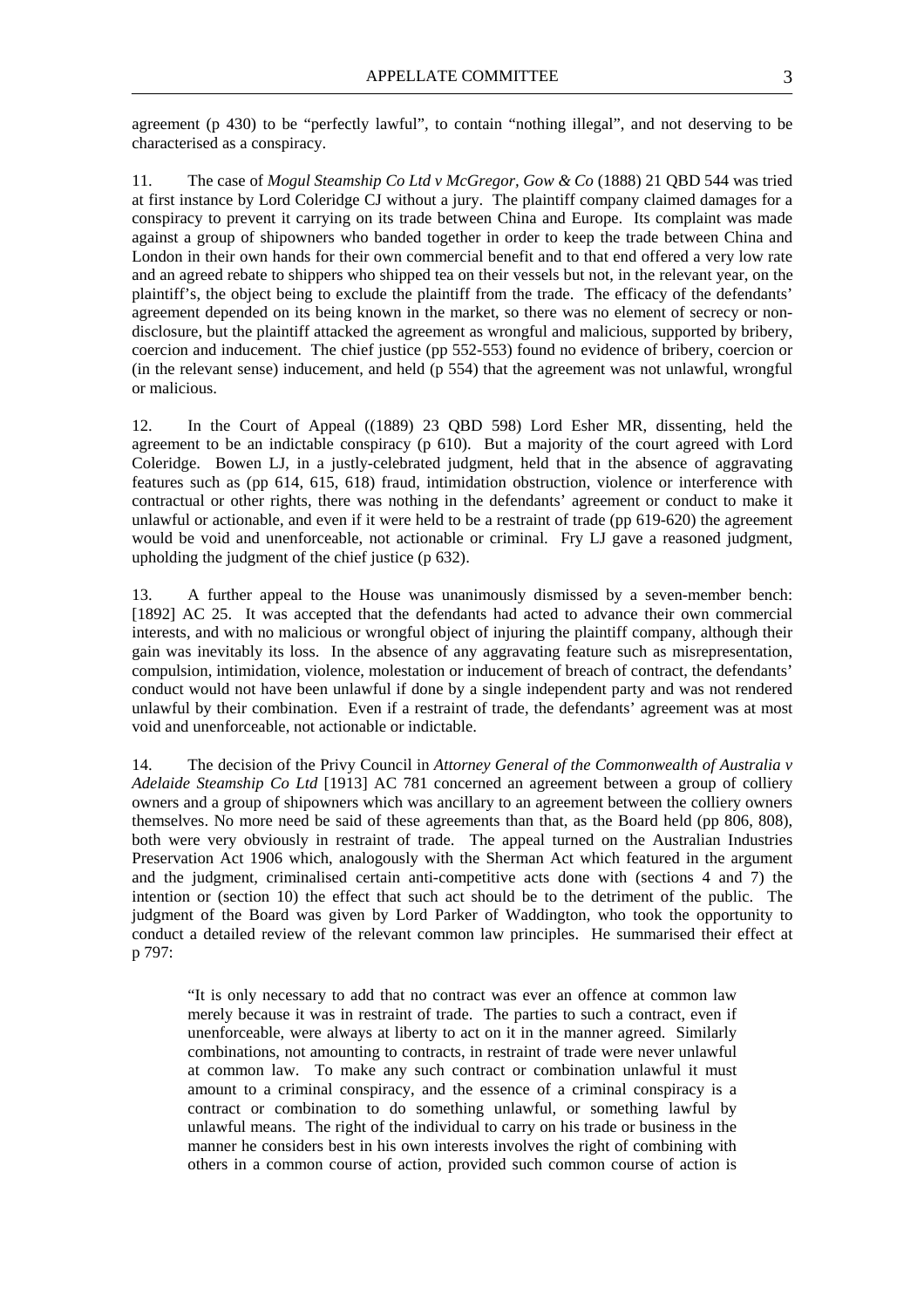undertaken with a single view to the interests of the combining parties and not with a view to injure others (*the Mogul Steamship Case* 23 QBD 598; [1892] AC 25)."

The attorney-general's appeal failed because the Board found (p 816) no satisfactory evidence of an intention to act to the detriment of the public and no sufficient evidence of injury to the public.

15. In *North Western Salt Co Ltd v Electrolytic Alkali Co Ltd* [1913] 3 KB 422 an obviously restrictive agreement came before the Court of Appeal and Farwell LJ said ([1914] AC 461, 465, although this does not appear in the incomplete Court of Appeal report):

"In the present case, no circumstances in my opinion could justify such a contract made for the mere purpose of raising prices, with the inseparable incident of depriving the members of the public of the choice of manufacturers, while hoodwinking them into the belief that such choice is open to them ..."

The Court of Appeal accordingly held, by a majority, that the agreement was in restraint of trade, and so unenforceable, despite the defendants' failure to plead this defence. An appeal to the House succeeded. Clearly the combination in question was one the purpose of which was to regulate supply and keep up prices (p 469) but the public interest had not necessarily or even probably been damaged (p 471) and the Court of Appeal had no material before it to decide whether it had been damaged or not (pp 469, 470). The agreement had not been shown to be in unreasonable restraint of trade and was therefore enforceable.

16. *Rawlings v General Trading Co* [1921] 1 KB 635 concerned an agreement made between prospective bidders at an auction of military surplus stores. They agreed that in order to avoid competition only one of them should bid. Thus the defendant was to bid on their joint account, and the goods purchased were to be shared equally, each paying half the purchase price. The goods were duly knocked down to the defendant, but he reneged on the agreement, which the plaintiff then sued to enforce. At first instance ([1920] 3 KB 30, 35) the judge held that, at any rate where goods were the property of the public, it was against public policy that people should combine at an auction to procure that goods were sold at a price considerably below their fair value, with the necessary result that the public were defrauded. It was the equivalent (p 34) of secretly using a puffer to drive the price up. He dismissed the action. In the Court of Appeal ([1921] 1 KB 635), Scrutton LJ agreed with the judge. He thought it clear that the agreement was neither criminal nor actionable at the suit of the vendors (p 643), but considered that the restrictions accepted in the agreement, although reasonable in the plaintiff's interest, were contrary to the interest of the public and thus an unjustified and unenforceable restraint of trade (pp 643, 644, 647). A majority of the court held otherwise. Bankes LJ regarded the judge's conclusion as contrary to settled authority (pp 640-641). Atkin LJ shared that view (p 652), but also held that the agreement was one the parties were free, in the absence of express or implied misrepresentations intended to deceive, to make and enforce (p 648), and there was nothing in this agreement which was ex facie illegal (p 652).

17. The effect of these authorities may be succinctly summarised. The common law recognised that an agreement in restraint of trade might be unreasonable in the public interest, and in such cases the agreement would be held to be void and unenforceable. But unless there were aggravating features such as fraud, misrepresentation, violence, intimidation or inducement of a breach of contract, such agreements were not actionable or indictable. In the course of the authorities a number of different reasons were given for this conclusion. They included the following:

 (1) While commercial parties could not lawfully act with the wrongful and malicious object of injuring another party, they were free to promote their own business as they thought fit, "however severe and egotistical" such means might be, even though this might inflict loss on others. See *Mogul*: Lord Coleridge CJ (pp 552-553); Bowen LJ, p 614, 620; Fry LJ, pp 622, 624, 625; Lord Halsbury, pp 36, 40; Lord Hannen, pp 58-59.

 (2) While agreements in restraint of trade might be injurious to the public interest, they might also confer benefits on the public, as by preventing cut-throat competition, loss of supplies or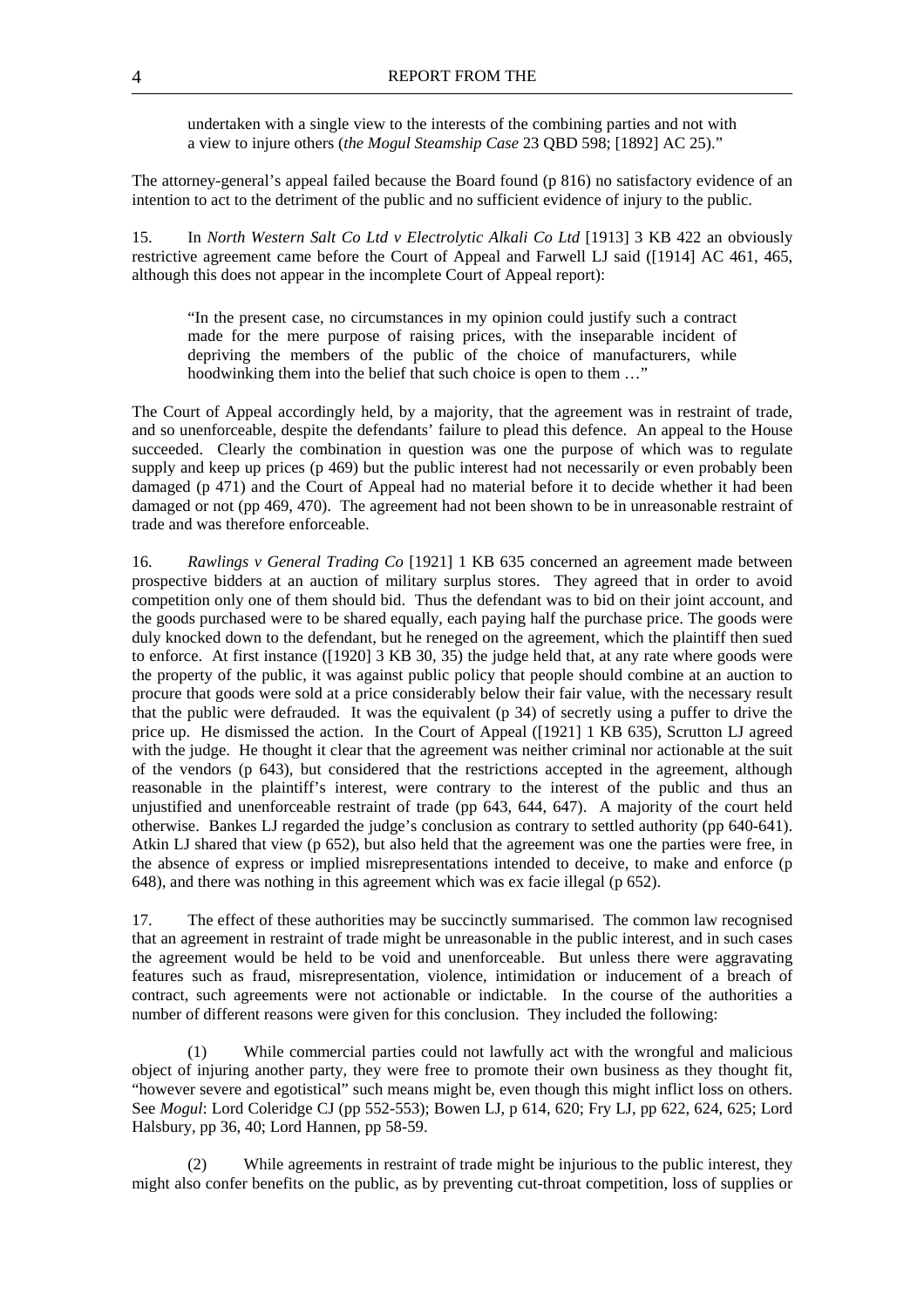services or production facilities, lowering of wages or unemployment. See *Mogul*: Lord Coleridge CJ, p 548; Bowen LJ, p 619; Fry LJ, pp 626-627; Lord Bramwell, p 46; *Adelaide Steamship*, Lord Parker, pp 809-810; 813, 816; *North Western Salt*, Lord Haldane LC, pp 469-471; Lord Parker, p 480; Lord Sumner, p 481.

 (3) Other than in very clear cases the courts were not well-fitted to assess whether restraints of trade were injurious to the public or not, and it was not "the province of judges to mould and stretch the law of conspiracy in order to keep pace with the calculations of political economy". See *Mogul*: Bowen LJ, pp 615, 620; Fry LJ, pp 625-626; Lord Watson, p 43; Lord Bramwell, pp 45, 49; Lord Morris, pp 50-51.

(4) To limit the bounds of competition would be contrary to what modern legislation had shown to be the present policy of the state. See *Mogul*: Fry LJ, p 626.

 (5) The victim of an anti-competitive practice could show no legal right which had been infringed. See *Mogul*: Lord Halsbury LC, p 38.

 (6) There was no authority for the proposition that it was actionable for one party to compete against another for the purpose of gain and not out of actual malice, even though the object was to drive that party away from his place of business and did so. See *Mogul*: Fry LJ, pp 630-632; Lord Bramwell, p 46; Lord Field, p 57.

18. The contemporary relevance of these common law principles was affirmed by the House relatively recently in *British Airways Board v Laker Airways Ltd* [1985] AC 58, 79. Laker had brought proceedings in the United States District Court for the District of Columbia claiming large damages under the Sherman and Clayton Acts against a number of airlines, including British Airways and British Caledonian Airways. The text of Laker's Complaint was annexed to the judgment of the Court of Appeal ([1984] QB 142, 203-209). It alleged that the defendants had conspired to drive Laker out of business on the North Atlantic route by (among other things) carrying passengers at loss-making fares, supplying free in-flight services to low-fare passengers, seeking to discourage potential participants in a scheme to rescue Laker from the financial straits to which it had been reduced and paying very high secret commissions to travel agents to divert potential Laker passengers. British Airways and British Caledonian brought counter-proceedings in the English court, seeking to restrain Laker from proceeding in the US District Court. This action was not, however, based on the contention that England was a more convenient forum for pursuit of Laker's claim, although plainly Laker would have had no difficulty serving those airlines here. It was accepted before Parker J at first instance ([1984] QB 142, 150) and before the Court of Appeal (p 186) that neither Laker's claim nor substantially the same claim could be pursued in the English court. In an opinion with which the other members of the House agreed, Lord Diplock fastened on two propositions which were decisive of the civil appeals before the House. The second, alone relevant for present purposes, was stated in these terms ([1985] AC 58, 79):

"The second proposition, that of English law, was understood by your Lordships to have been common ground between the parties, at any rate throughout the lengthy hearing of the appeal; no argument casting any doubt upon it was advanced. The proposition is that, even if the allegations against B.A. and B.C. in the complaint in the American action can be proved, they disclose no cause of action on the part of Laker against B.A. or B.C. that is justiciable in an English court. The Clayton Act which creates the civil remedy with threefold damages for criminal offences under the Sherman Act is, under English rules of conflict of laws, purely territorial in its application, while because the predominant purpose of acts of B.A. and B.C. that are complained of was the defence of their own business interests as providers of scheduled airline services on routes on which Laker was seeking to attract customers from them by operating its Skytrain policy, any English cause of action for conspiracy would be ruled out under the now well-established principle of English (as well as Scots) law laid down in a series of cases in this House spanning 50 years of which it suffices to refer only to *Mogul Steamship Co Ltd v McGregor*,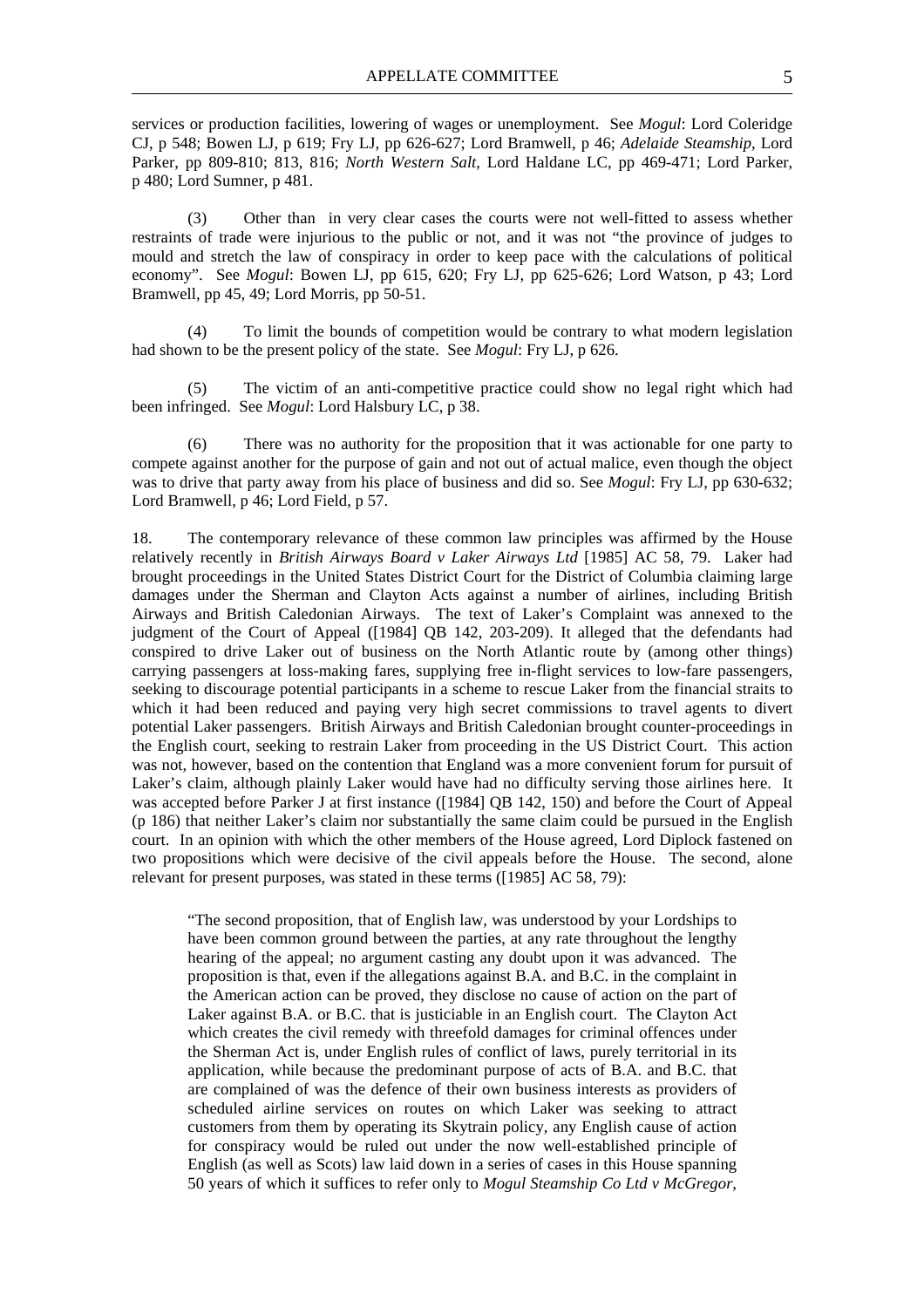*Gow & Co* [1892] AC 25 and *Crofter Hand Woven Harris Tweed Co Ltd v Veitch* [1942] AC 435."

19. In cases where aggravating elements, notably misrepresentation and deception, have been found, defendants have been successfully prosecuted for conspiracy to defraud. Thus in *R v De Berenger* (1814) 3 M&S 67 the defendants were successfully prosecuted for conspiring by false rumours to raise the price of the public funds, causing loss to those who bought during this temporary rise. In *R v Lewis* (1869) 11 Cox CC 404 the defendants were convicted of conspiring to obtain money by divers false pretences and deceptive practices. In *Scott v Brown, Doering, McNab & Co* [1892] 2 QB 724, a civil case, the plaintiff was found to have created a false market in shares by false and fictitious acts. All these cases fall very clearly on the wrong side of the line drawn in the authorities summarised above.

20. In his judgment in the present case, with which Field J agreed, Auld LJ reviewed most of these authorities. He was sympathetic to submissions that the decision in *Jones v North* turned on the Vice-Chancellor's questionable view that there was no dishonesty, and that such an agreement would, certainly since the Second World War, have been regarded not only as unenforceable but also criminal (para 50). Either way, the decision was hardly a firm foundation for the broad proposition that the common law had never recognised dishonest price fixing as a common law conspiracy to defraud. Of the *Mogul* case, Auld LJ observed that there was no complaint or finding of dishonesty or of other unlawful conduct, and the judgments of the Court of Appeal majority and the House of Lords showed that the result would have been different if there had (para 51). It was moreover accepted that the purpose of the arrangement was to advance the trade interests of the defendants and not to harm others. The *Adelaide Steamship* judgment was discounted on the ground that there was no finding of dishonesty or of intention to injure others, elements which, if present, would have led to a different result (para 52). Auld LJ pointed out that in *Rawlings* there was no convincing evidence that the price paid was below the fair value and observed that "the court, as a whole, did not regard the conduct as criminal, no doubt because, as Scrutton LJ indicated, at pp 643, 647, and Atkin LJ at pp 647, 648, there was no allegation or evidence of misrepresentation or fraud on the vendor …" (para 53). Auld LJ regarded *R v De Berenger, R v Lewis and Scott v Brown, Doering, McNab & Co*, as useful examples of what was lacking in the civil cases on which Mr Norris relied, plain dishonesty. They showed, he said (para 55), that the critical point is not one of law as to the applicability or otherwise of the common law offence of conspiracy to defraud to pricefixing agreements, but one of fact or evaluation on a case by case basis as to the presence of dishonesty. *Laker* was not cited to the Divisional Court.

21. The Divisional Court's treatment of these authorities cannot, with respect, be supported.

 (1) The defendant in *Jones v North* attacked the agreement as being contrary to public policy, and failed because the parties were held to be free to make the agreement they did. That was what, in the heyday of Victorian capitalism, public policy was held to require. The decision has never been overruled. The criminal law, to be fair, must be certain, and the requirement of certainty is not met by asserting that at some undefined later time a different view would have been taken.

 (2) The Divisional Court did not address the principles for which *Mogul* has long stood as classic authority. It cannot be dismissed on the ground that there was on the facts no dishonesty. Mr Norris does not advance the contention that price fixing agreements can never be conspiracies to defraud even if accompanied by aggravating features such as dishonest misrepresentations, a proposition expressly and repeatedly contradicted by *Mogul*. He contends that agreements to fix prices, whether disclosed or not, have not been treated as in themselves dishonest. That contention is supported by *Jones v North* and *Mogul* or the decisions in those cases would necessarily have been different.

 (3) The Divisional Court did not address the central point in *Adelaide Steamship*, which was the court's recognition, foreshadowed in *Mogul*, followed in *North Western Salt* and later reflected (as will be seen) in statute, that a restrictive trade agreement lacking aggravating features of the kind noted above may operate to the benefit of the public. This is why, as Lord Hoffmann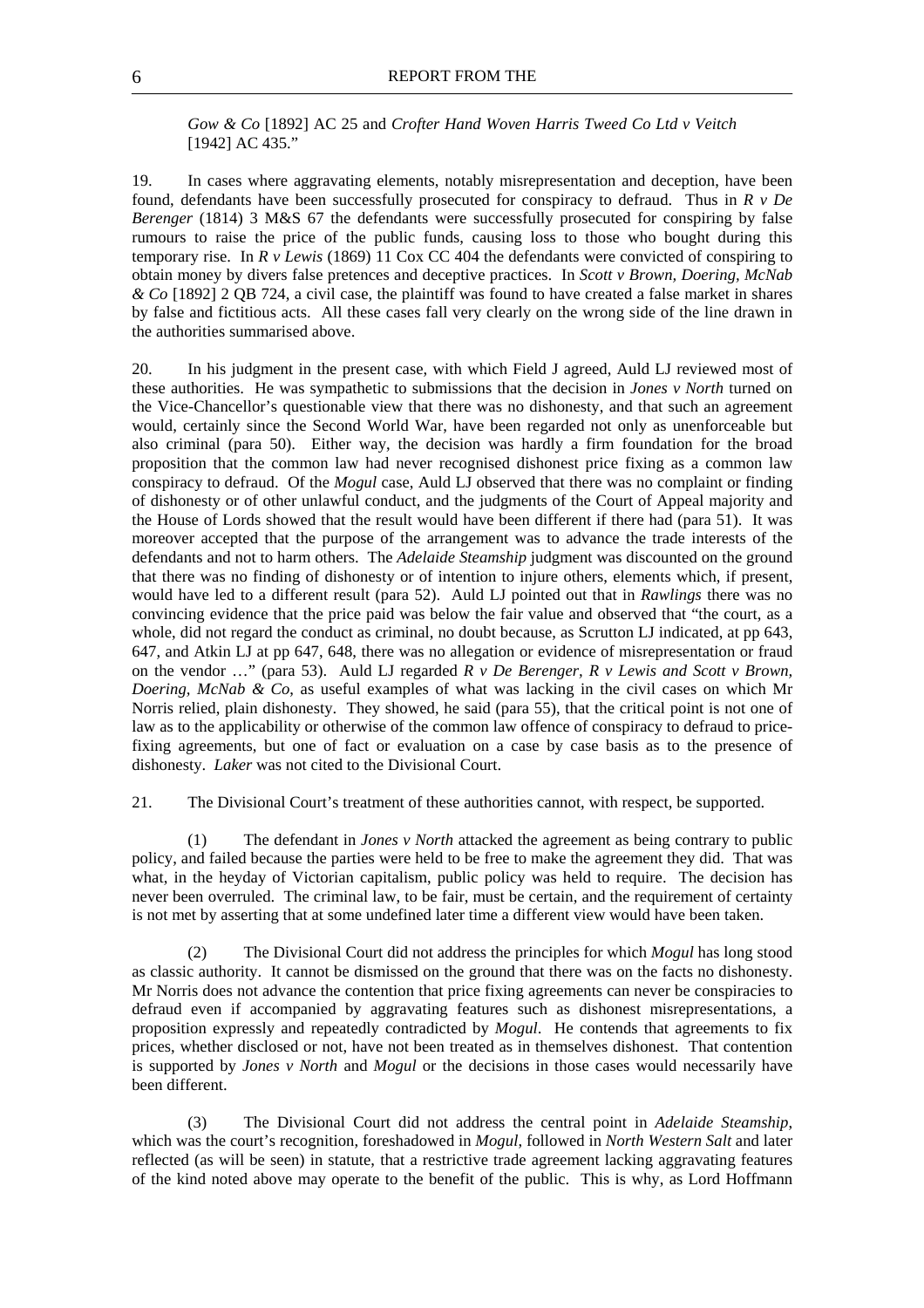recently put it in *OBG Ltd v Allan* [2007] UKHL 21, [2008] 1 AC 1, para 56, the "common law has traditionally been reluctant to become involved in devising rules of fair competition," the judges regarding themselves as ill-fitted for the task.

 (4) *Rawlings* cannot be distinguished on the basis suggested. None of the four judges, including the two who found for the defendant, suggested that the agreement could be criminal (Scrutton LJ was clearly of opinion that it was not: p 643). Had it been, the agreement would have been criminal when made, and the price at which the goods were actually knocked down would have been irrelevant.

 (5) *R v Berenger, R v Lewis* and *Scott v Brown, Doering, McNab & Co* are authority for the proposition that a conspiracy to deceive the public by express or implied misrepresentations is and has for many years been criminally indictable. But the correctness of that proposition is not in doubt, and has certainly not been challenged by Mr Norris. They are no authority for the proposition that a price-fixing agreement without aggravating features was indictable in this country at common law.

22. The Divisional Court did not have the opportunity to consider *Laker*. The respondent submits that *Laker* is not authority for the proposition that dishonest price-fixing is lawful at common law. That is partly true. It does not establish that a price-fixing agreement with aggravating features, or an agreement with the predominant purpose of injuring another rather than defending one's own business interests, is lawful at common law. The authority which Lord Diplock cited is inconsistent with such a proposition. *Laker* is, however, clear authority that an anticompetitive price-fixing agreement of the kind alleged in the complaint against British Airways and British Caledonian would have given *Laker* no cause of action which it could have pursued in the English court. That complaint alleged price-fixing and much besides.

23. At no time up to the present has anyone, whether an individual or a company, been successfully prosecuted for being party or giving effect to a price-fixing agreement without aggravating features. The respondent did not suggest that they had. At the date of the respondent's indictment against Mr Norris, no such prosecution had been brought.

#### (2) *Statutory and other relevant non-judicial material*

24. In the past 60 years, the law relating to price-fixing has been radically, if somewhat gradually, changed through the medium of legislation. The Restrictive Practices (Inquiry and Control) Act 1948 created the Monopolies Commission, which was required, upon a reference by the Secretary of State, to report on whether certain cartel arrangements operated contrary to the public interest. The 1948 Act also empowered the Secretary of State to make orders giving effect to any recommendations contained in a report, which included declaring such an agreement or its carrying out unlawful. By section 11, no criminal proceedings could be brought against a person who committed, aided, abetted, counselled, conspired, incited or attempted a contravention of such an order.

25. Five years later, in 1953, the Government commissioned a report from the Monopolies Commission on the issue of restrictive trade practices. The result was the Cairns Committee Report (Cmd. 9504), entitled "Collective Discrimination: A Report on Exclusive Dealing, Collective Boycotts, Aggregated Rebates and Other Discriminatory Trade Practices", published in June 1955. The view of the majority of the Committee, summarised at paras 242 to 247, was that, with relatively few exceptions, cartels (including price-fixing agreements) generally operated against the public interest, and that it should be made a criminal offence to operate at any rate most such arrangements. However, at paras 255 to 259, the minority said that, particularly as some cartels could operate in the public interest, criminalisation was inappropriate, and they proposed a scheme of compulsory registration, coupled with unenforceability of cartels which were not in the public interest.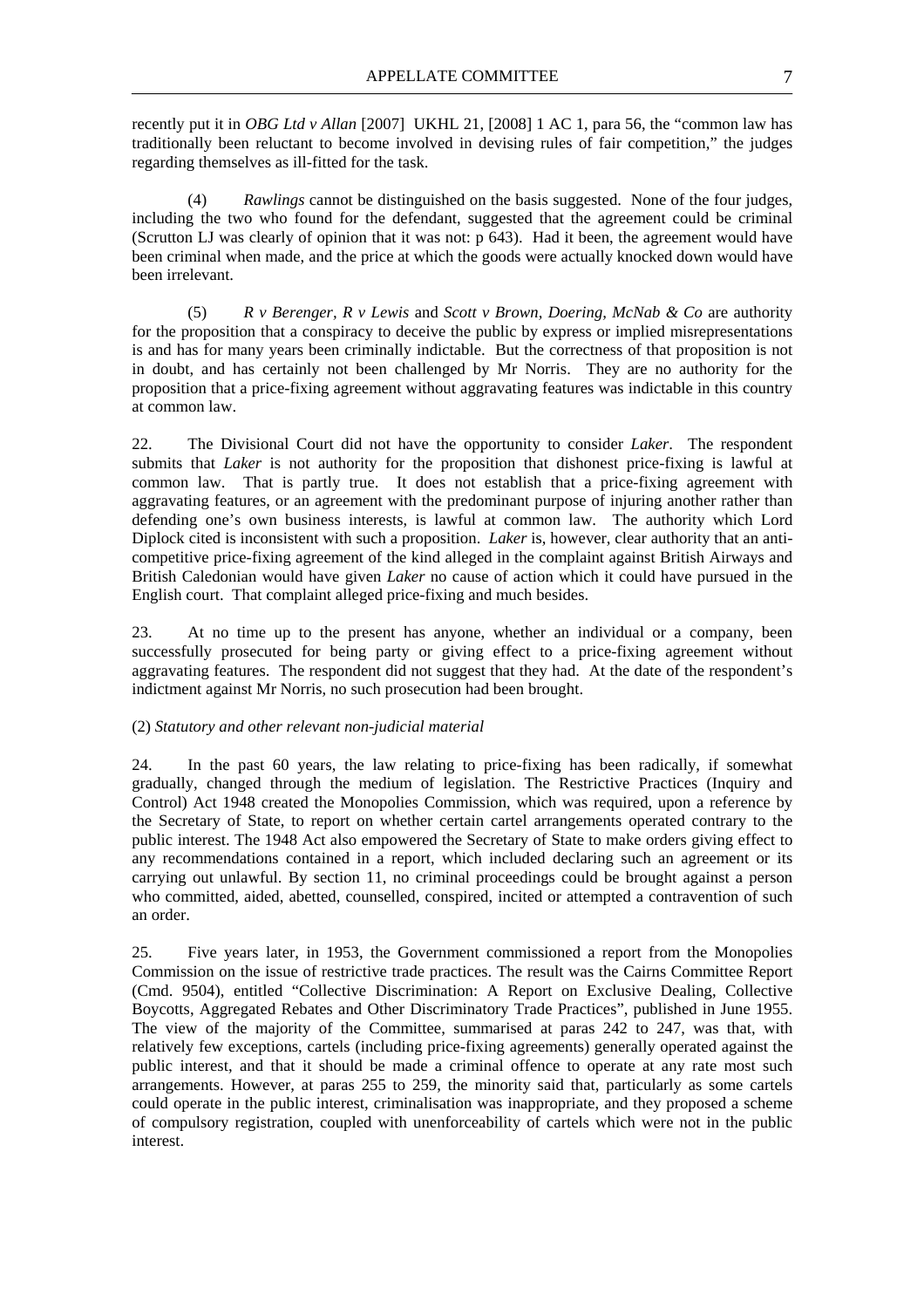26. The Government accepted the view of the minority, as was explained by the Lord Chancellor, Viscount Kilmuir, in a speech in this House on 27 July 1955. He said that the policy of the legislation then laid before Parliament would "obviate the need for creating new criminal offences". He also emphasised that the Government rejected the majority view of the Cairns Committee, on the basis that it was "better to deal with" undesirable cartels "as a civil matter, by injunction, rather than as a criminal offence".

27. This view was reflected in the ensuing Restrictive Trade Practices Act 1956. The principal reforms effected by Part I of that Act for present purposes were as follows. Section 9(1) introduced compulsory registration, recorded on a publicly accessible register, for cartel agreements to which the Act applied. By section  $6(1)(a)$ , such agreements included price fixing agreements if they operated in the United Kingdom. Section 14 gave the Registrar power to seek information in connection with such agreements. By section 20, the Registrar could refer any such agreement to the court to determine if it was in the public interest. Section 21 introduced a presumption that such an agreement was not in the public interest unless it satisfied one of eight requirements. The only criminal sanction was in section 16(1), which rendered it an offence not to comply with a notice from the Registrar seeking information.

28. Part II of the 1956 Act included section 24, which rendered it "unlawful" to enter into or to carry out any agreement involving what the statutory headnote described as the "collective enforcement of conditions as to resale prices". However, subsection (6) provided that no criminal proceedings should lie against any person who committed, aided, abetted, counselled or procured any contravention of the section, or who conspired, attempted or incited others so to do.

29. In their book, first published in 1956, The *Law of Restrictive Trade Practices and Monopolies* (2<sup>nd</sup> ed (1966), p 148), Lord Wilberforce, Alan Campbell and Neil Elles pointed out that, unlike the Sherman Act, or the equivalent French and German legislation, the 1956 Act "does not deal with the categories of practices which it desires to prevent by making them criminal offences but only by providing a civil remedy exercisable by the Crown". On the following page, they made the point more colourfully, stating that "the 'odour of criminality' is kept away from the world of restrictive practices in trade".

30. The Resale Prices Act 1964 took the law a little further. It prohibited any contract which required a buyer to charge a minimum price, or to impose a corresponding provision on a purchaser from him. Section 4 of the 1964 Act authorised the bringing of civil proceedings in relation to any breach. However, by subsection (1), any criminal proceedings were excluded in similar terms to those in section 24(6) of the 1956 Act.

31. In 1968, Parliament passed the Restrictive Trade Practices Act of that year, which had two principal functions. The first was to prevent cartel regulation from conflicting with the Government's programme then under way for industrial re-organisation. The second was concerned with honouring certain Treaty obligations. So far as the first function is concerned, section 1 effectively exempted from registration under the 1956 Act any agreement of substantial importance to the national economy, whose main object was to promote efficiency or improve productive capacity, which could not be achieved except by such an agreement. As to the second function, section 12 enabled the Secretary of State to annul any agreement which conflicted with obligations under the European Free Trade Area Agreement, to which the UK was then a party.

32. In 1973, the United Kingdom ceased its membership of EFTA and joined the European Community. Accordingly, the UK became subject to what are now articles 81 and 82 of the EC Treaty. The practical effect, in summary terms, of those provisions was to create a new tort of breach of statutory duty in respect of cartel agreements which affected intra-Community trade. They also exposed the parties to such agreements to civil penalties at the hands of the Commission, subject to review by the European Court of Justice. However, they did not give rise to any criminal liability.

33. The next step taken by Parliament was to pass the Restrictive Trade Practices Act 1976, which is particularly important in the present context as it contained the principally relevant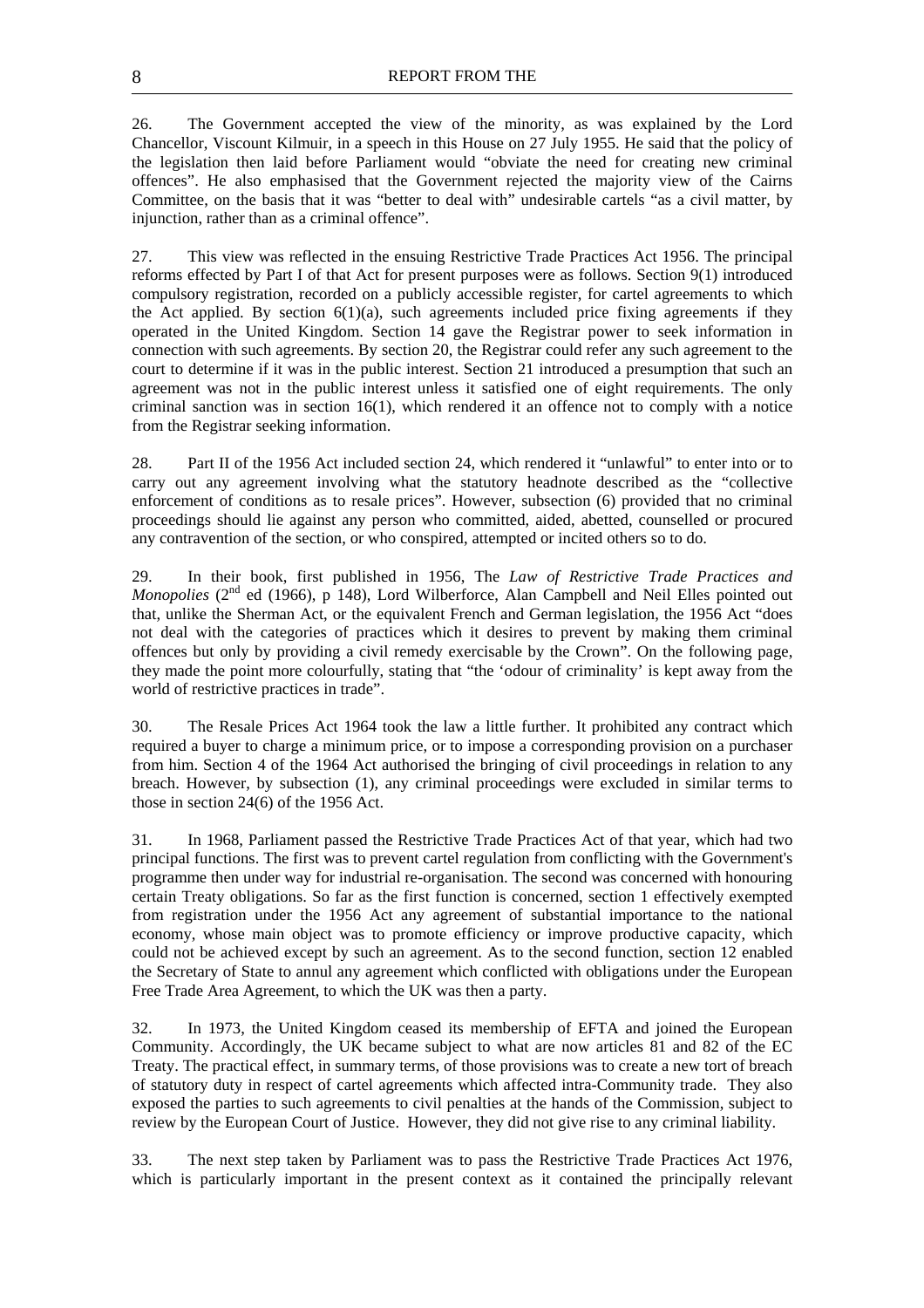legislation in force at the time of the activities complained of in Count 1. It was, in the main, a consolidating statute. Its general structure was the same as the 1956 Act, albeit that it sometimes used different terminology. Like the 1956 Act, which it repealed and replaced, the 1976 Act, by section 1, required registration of a number of types of agreement including those set out in section 6. The same section entitled the Director General of Fair Trading to register such agreements, and to take proceedings in court to test their validity. Section 2 provided that, where the court concluded that an agreement was against the public interest, it might be declared void and an injunction made to prevent its performance.

34. By section 6(1), it was provided that the 1976 Act applied to "agreements" between suppliers of goods "under which [specified] restrictions are accepted". They included restrictions in respect of "the prices to be charged, quoted or paid for goods supplied [or] offered". Section 10 stated that an agreement to which the Act applied was presumed to be contrary to the public interest, unless it satisfied certain requirements, which were similar, but not identical, to those in section 21 of the 1956 Act. Section 29 preserved the first of the two functions of the 1968 Act.

35. Section 35 of the 1976 Act was similar in effect to section 24 of the 1956 Act, although it was somewhat differently expressed. Subsection (1) provided that, if an agreement was not registered appropriately, (a) it would be "void" in respect of all "restrictions" it contained, and (b) it would be "unlawful" for any person "to give effect to", or to "enforce or purport to enforce", any such restrictions. Subsection (2) stated:

"No criminal proceedings lie against any person on account of a contravention of subsection  $(1)(b)$  above; but the obligation to comply with that paragraph is a duty owed to any person who may be affected by a contravention of it and any breach of that duty is actionable accordingly…".

36. The Director General was given power under section 36 to request a person to state whether he was party to a cartel agreement, to specify the terms of any such agreement, and to provide such further information and documentation as he might request. As with the 1956 Act, the only criminal offence created by the 1976 Act was in section 38, which rendered it an offence not to comply with a request under section 36. Section 37(1) enabled the Director General to apply for a formal examination of any such person before the court, and subsection (2)(b) required such person to answer all questions properly put to him in such proceedings.

37. In 1998, Parliament enacted the Competition Act, which took effect in 2000 and remains in force. It repealed the 1976 Act, and introduced a general prohibition on anti-competitive activities derived from the EC Treaty and in particular articles 81 and 82. It prohibits cartel activity, which is defined in terms fairly similar to those in the 1976 Act, and it allows fewer exceptions, most of which were those permitted by the European Commission. The Office of Fair Trading ("OFT") is given wide powers of investigation in section 25 to 29. Sections 32 to 41 are concerned with "Enforcement", and they include the imposition of substantial fines where forbidden cartel activity has occurred. Although there is no question of such anti-competitive activities being thereby criminalised, the 1998 Act contains no equivalent to section 35(2) of the 1976 Act. Sections 42 to 44 do create criminal offences, but they all are based on failure to comply with most of the investigation procedures in sections 25 to 29.

38. Statutory criminalisation of cartels was first introduced by the Enterprise Act 2002. This statute was heralded by a paper jointly published by the Treasury and the Department of Trade and Industry in June 2001, which was entitled "Productivity in the UK: Enterprise and Productivity Challenge". The paper stated in para 3.23 that "the Government intends to consult upon a proposal that there should be a new criminal offence for individuals who engage in cartels…." The following month, a White Paper (Cm 5233) was issued by the DTI, entitled "A World Class Competition Regime". In her foreword to that Paper, the Secretary of State, after referring to the desirability of increasing "business certainty", stated that she proposed to "introduce strong deterrents to anticompetitive behaviour by introducing a new criminal offence for those engaged in cartels."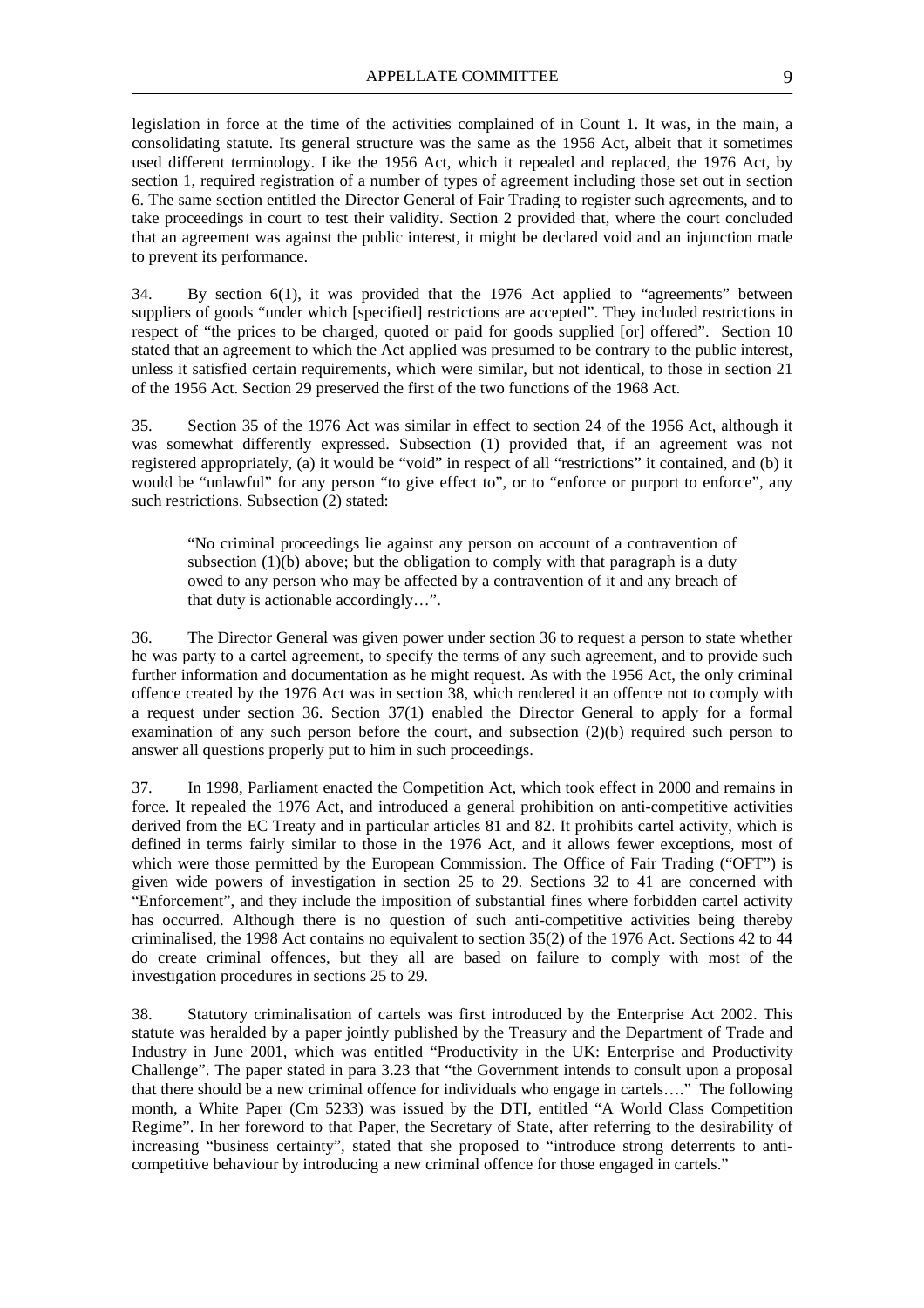39. The DTI then publicly consulted on issues relating to the new proposed competition regime. As part of the consultation process, a paper was commissioned by the OFT on the criminalisation of cartel offences from Sir Anthony Hammond QC (the former Treasury Solicitor) and Professor Roy Penrose (the former Director General of the National Crime Squad). That paper (OFT 365) was published in November 2001.

40. While the paper recommended that the law be changed in this and other respects, it stated in para 6.1 that "[i]t should be noted that engaging in a cartel currently only constitutes a civil law infringement in the United Kingdom and only undertakings are subject to penalties". In para 6.2 the paper went on to say that "individuals are not currently subject to any personal sanctions for participating in a cartel and it may only be the fear of a custodial sentence for a criminal offence which may serve as a sufficient deterrent against them engaging in any activity." The paper recommended that undertakings "should continue to be subject to the existing civil law sanctions … and should not additionally be subjected to criminal sanctions, which should be reserved for individuals": para 1.19. Sir Anthony and Professor Penrose are recorded as having received views from a number of sources, including Government departments, the police and the director and assistant director of the Serious Fraud Office.

41. After considering the paper and other representations from interested parties, the Department issued its "Response to Consultation" in December 2001, under the title "Productivity and Enterprise", which stated at para 52 that the Government "sees no reason to delay the introduction of the new criminal offence to supplement the civil provisions in the Competition Act."

42. When the Bill came before Parliament, ministers in both Houses stated that there was no question of criminal prosecutions in relation to conduct before the 2002 Act came into force. On 23 April 2002, when asked whether Sir Anthony Tennant, who had been alleged by the US authorities to be involved in price-fixing, could be extradited, the responsible Minister said: "There is no possibility of that at this moment because the matter is not defined as criminality at this point. There is no regime that covers it. Were this Bill enacted, my understanding is that Sir Anthony Tennant probably could have been extradited". Much the same point was made on behalf of the Government in this House by Lord McIntosh of Haringey on 22 July 2002.

43. The 2002 Act was duly passed into law. Its long title describes it, inter alia, as an Act "to create an offence for those entering into certain anti-competitive agreements". Section 188 is headed "Cartel offence", and subsection (1) provides that

"An individual is guilty of an offence if he dishonestly agrees with one or more other persons to make or implement, or to cause to be made or implemented, arrangements of the following kind relating to at least two undertakings (A and B)".

Those arrangements include, by section 188(2)(a), ones which "would directly or indirectly fix a price for the supply by A in the United Kingdom (otherwise than to B) of a product or service". Section 190 states that, on indictment, a party guilty of an offence under section 188 should be liable to a maximum term of imprisonment of five years.

44. The 2002 Act introduced a new section 30A into the 1998 Act. This section provided that any response by a person to a request made pursuant to the investigatory powers contained in sections 26 to 28 "may not be used in evidence against him on a prosecution for an offence under section 188 [of the 2002 Act]" subject to certain exceptions.

45. The Divisional Court considered that neither these statutory provisions enacted over the past 60 years nor the observations from Ministers and others called into question the conclusion that price-fixing could, without more, constitute an offence at common law. Auld LJ pointed out that the introduction of a new statutory criminal offence did not, as a matter of logic or precedent, negative the existence of a pre-existing common law offence with a wider range. As for section 35(2) of the 1976 Act, and its statutory predecessors, he considered that they were merely included to emphasise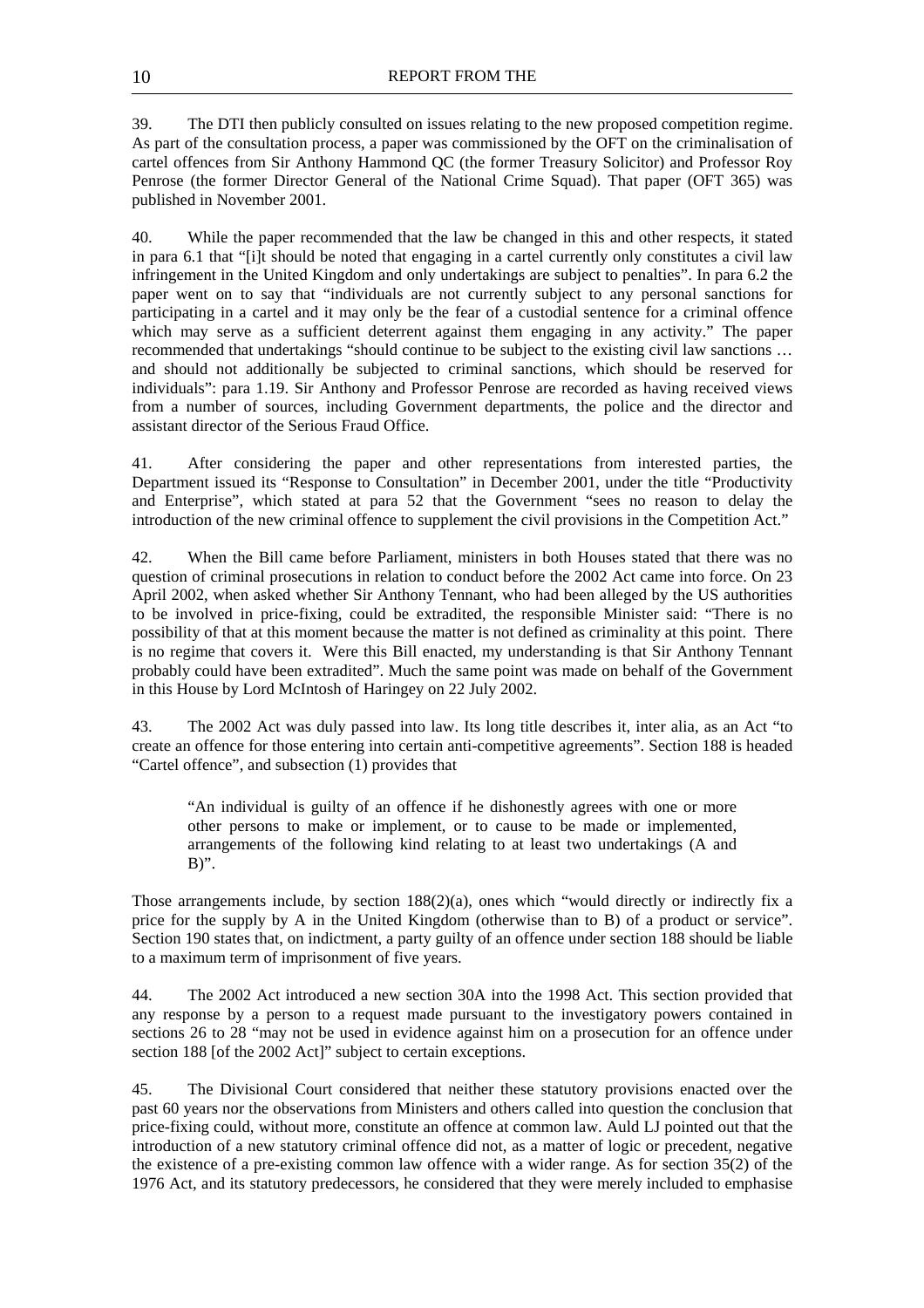that those statutes did not themselves create any new offence. He dismissed the ministerial and other statements, as they either did not satisfy the well known tests set out in *Pepper v Hart* [1993] AC 593, or were irrelevant, as they merely sought to identify the purpose of the projected legislation in question.

46. The Divisional Court's conclusion, that this legislative and other material does not assist the contention that price-fixing was not a criminal offence at common law, does not, with respect, bear analysis:

- 1. It is clear that, from 1948 until 2002, Parliament, like the courts, did not regard cartels, and, in particular for present purposes, price-fixing agreements, as necessarily being contrary to the public interest: that is clear from sections 20 and 21 of the 1956 Act, section 1 of the 1968 Act, section 10 of the 1976 Act;
- 2. It is equally clear that, during that period, Parliament was consistently of the view that undesirable cartels should be dealt with by regulation rather than through criminal sanctions: that is apparent from sections 6, 9, 20 and 24 of the 1956 Act, sections 1,2, 10, 21 and 36 of the 1976 Act, and sections 32 to 41 of the 1998 Act; indeed, the very fact that cartels had to be registered and publicly disclosed under the 1956 and 1976 Acts suggests that it is very unlikely that Parliament could have envisaged that such agreements could, of themselves, be criminal;
- 3. In section 35(2) of the 1976 Act, as in section 11 of the 1948 Act, section 24(6) of the 1956 Act and section 4(1) of the 1964 Act, Parliament made it clear that, while carrying out an unlawful cartel agreement contrary to the provisions of that Act could give rise to civil remedies, it could not give rise to criminal sanctions; although section 35(2) appears to have a relatively limited reach and would not necessarily rule out the possibility of a common law offence of carrying out a cartel agreement, it strongly suggests that Parliament did not believe that such an offence existed;
- 4. The 1976 Act appears to have represented an attempt to introduce a comprehensive and detailed regulatory non-criminal code to deal with cartel agreements and to strengthen the pre-existing law on the topic; it seems unlikely, in those circumstances, that Parliament could have believed that there was, or intended that there should be, an extra-statutory system, particularly involving criminal sanctions, running alongside that statutory code;
- 5. The 2002 Act itself seems inconsistent with the notion that Parliament believed that there was a common law offence of price-fixing; first there is the extract from the long title, with its reference to the "creat[ion]" of an offence; secondly, there is the limitation of the criminal sanction in section 188 to individuals, which would be a little curious if there was a generally applicable common law offence; thirdly, it is clear from section 189(1) that section 188 refers only to horizontal arrangements, not to vertical ones, which therefore appear to be exempt from criminal sanction, even now; fourthly, the maximum term of imprisonment in section 190 of five years for the new statutory crime of operating a cartel seems somewhat hard to reconcile with the contention that it was already a common law offence, which would carry a maximum term of ten years under section 12(3) of the Criminal Justice Act 1987;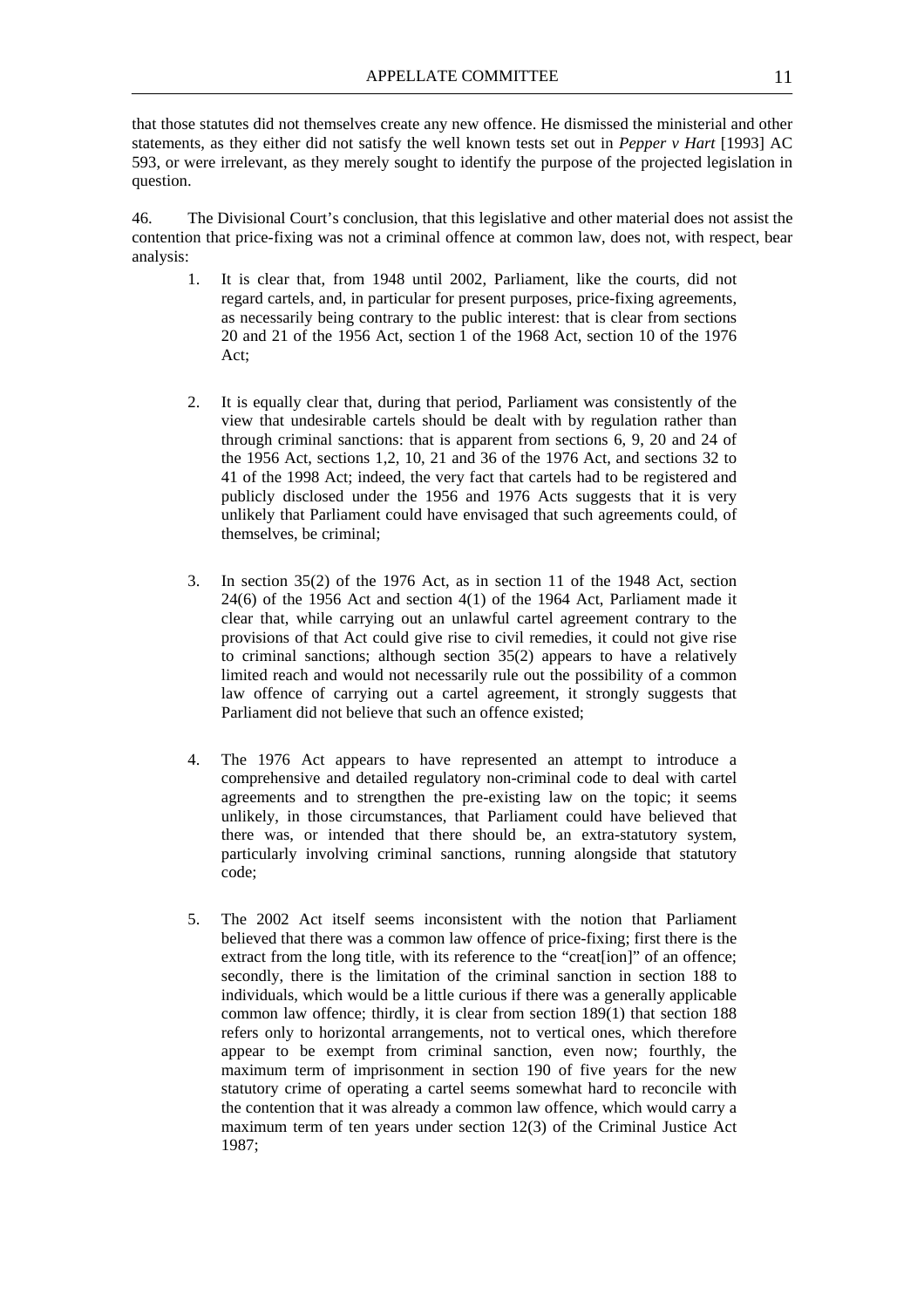- 6. Parliament's assessment that the creation and operation of cartels was not within the reach of the criminal law was reflected in the majority and minority views in the Cairns Committee in 1955, in the leading textbook on the topic (Wilberforce, Campbell and Elles), and in the views of the OFT in 2002; in no legal text book or article before 2005 does it seem to have been suggested that price-fixing or other cartel behaviour could constitute an offence at common law;
- 7. The same picture emerges from ministerial statements during this period, including Viscount Kilmuir's speech in 1955, and statements in and out of Parliament even as recently as 2001 and 2002; indeed, the ministerial statements appeared to suggested that cartels were outside the ambit of the criminal law generally; in the present context, namely the actual and perceived state of the common law, such ministerial statements are not excluded from consideration by the rule in *Pepper v Hart*.

47. The Divisional Court did not have the benefit of a further argument based on the absence of any provision in the 1976 Act or the 1998 Act in relation to self-incrimination in respect of the alleged common law offence of operating a cartel. The obligations in the 1976 Act relating disclosure of information and documents imposed by section 36 (with the consequence of criminal sanctions in the event of non-compliance), and relating to answering questions in section 37 (with the presumed consequence of contempt of court proceedings in the event of non-compliance), appear to have no protective provision so far as subsequent criminal proceedings are concerned. One would have expected them to be subject to some protective provision in relation to selfincrimination, if Parliament had believed that there was a common law offence of price-fixing and cartel activity generally. Without such a provision, the investigative powers in those sections could have effectively been stifled, as the right against self-incrimination would almost inevitably have been invoked as a reason not to provide information. The same point may be made in relation to the current investigative provisions of the 1998 Act: section 30A only operates in respect of the statutory offence created by section 188 of the 2002 Act.

48. Two further points must be addressed. The first concerns the ambit of section 35(2) of the 1976 Act, which at first sight adds nothing because section 35(1) does not purport to create a crime. It appears to have been included for the purpose of ensuring that no criminal charges based on unlawful means conspiracy could be brought against people agreeing to engage in cartel activity contrary to section 35(1)(b). Until section 5 of the Criminal Law Act 1977 abolished the common law offence of criminal conspiracy, it could, in the absence of a provision such as section 35(2) of the 1976 Act, have been an offence to agree to enforce or carry out an arrangement which contravened section 35(1). While this would explain the predecessors of section 35(2), it was argued that, as the 1977 Act was going through Parliament at roughly the same time as the 1976 Act, it would not explain section 35(2). That does not seem right: the 1976 Act passed into law just over a year before the 1977 Act. The exclusion of any equivalent section from the 1998 Act, passed more than 20 years after the 1977 Act, reinforces the conclusion.

49. It is convenient at this point to mention an argument not advanced on behalf of Mr Norris but advanced by counsel for one of the appellants in *R v GG PLC and others* ([2008] UKHL 17) heard by the House immediately following the present appeal. This argument was that the effect of section 35(2) was to render any activity, however dishonest and however otherwise criminal, free from the threat of prosecution provided that the activity could be said to fall within the ambit of a "restriction" as identified or defined in the 1976 Act. In the light of both the statutory language and common sense, this cannot be correct. All that section 35(2) did was to ensure that "the odour of criminality" was excluded from applying to activities just because they fell within section 35(1)(b). Thus, if, pursuant to a price-fixing agreement, the parties enforced a provision which was a "restriction" within the 1976 Act, that could not, simply because it is unlawful under section 35(1)(b), have constituted a crime. However, if, in enforcing such a restriction, the parties did something which, independently of section 35(1)(b) would have been unlawful, for instance because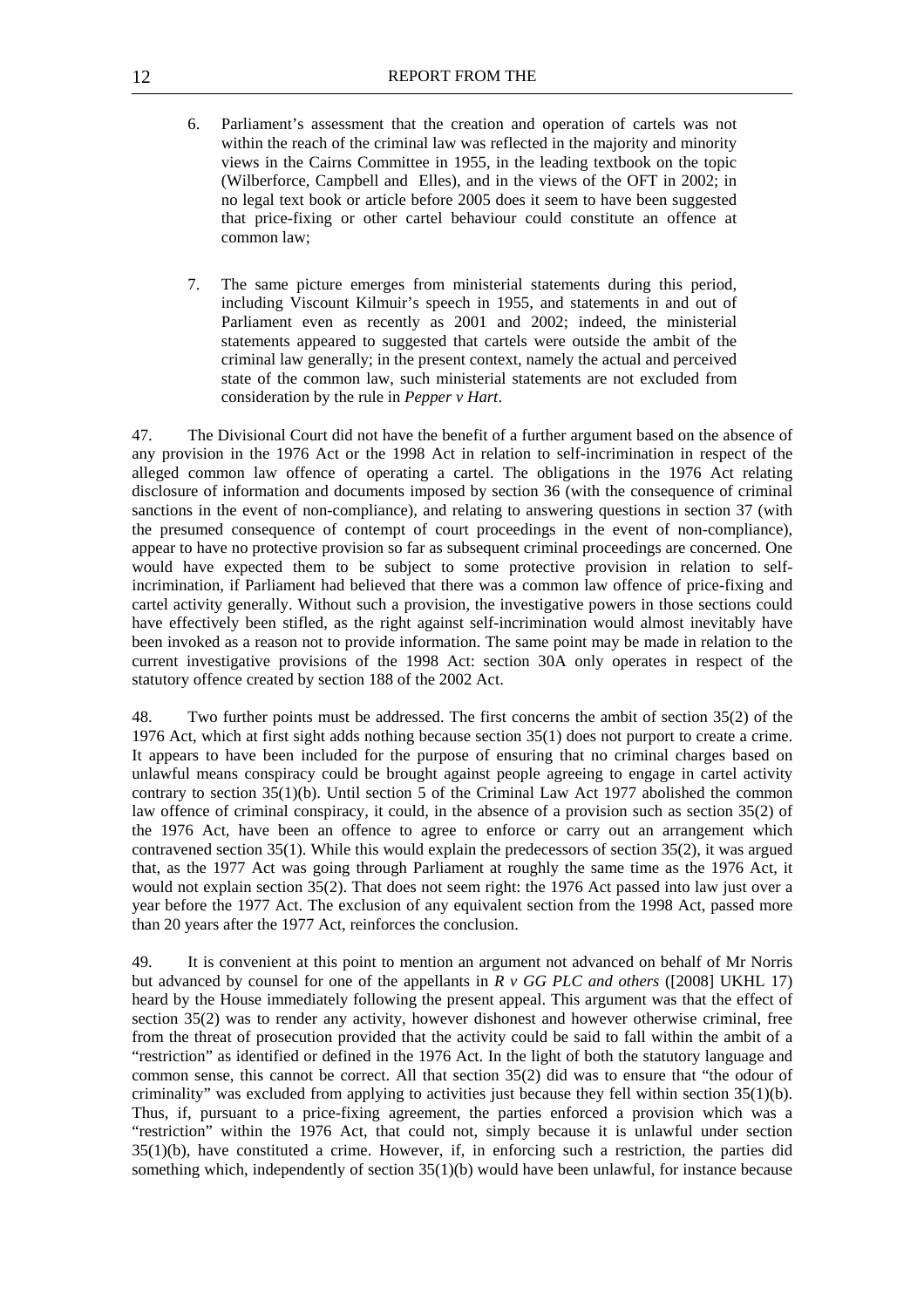it amounted to a dishonest representation, then that could have been a crime. In such a case, it is the deceit, not the price-fixing, which would constitute the criminal conduct. The price-fixing, and indeed the enforcement of the restriction, would thus be merely the occasion of the dishonesty and criminality.

50. It is also convenient at this point to mention another argument not relied on by Mr Norris but relied on by counsel for some of the appellants in *GG*. This is the contention that the court would have no jurisdiction to try a common law cartel offence, in the light of Council Regulation (EC) No 1/2003 of 16 December 2002, which is concerned with "the implementation of the rules on competition laid down in articles 81 and 82 …". The argument is that, by virtue of article 35.1, a member state must "designate the competition authority or authorities responsible for the application of articles 81 and 82", that, at any rate until the 2002 Act, only the OFT and certain other regulatory bodies (such as OFCOM), but crucially not the courts, have been so designated in this jurisdiction (see section 54(1) of the 1998 Act), and, as only such authorities may impose "fines…penalty payments or any other penalty" by virtue of article 5, the courts cannot impose any sanction for agreeing or operating a cartel.

51. There may well be force in the argument that this Regulation would prevent the courts from enforcing, even through the criminal law, a claim based on an allegation of price fixing. It is not necessary to decide the point, as there is, for the reasons discussed, no such common law offence. However, if the formation or operation of the price-fixing agreement involves additional dishonesty (e.g. lying to potential purchasers about the existence of the agreement), then nothing in the Regulation would prevent the dishonesty founding the basis for a criminal charge. Recital (9) states that the Regulation does not apply where "the national legislation pursues predominantly an objective different from that of protecting competition on the market". As already explained, in a case involving dishonest misstatement in connection with price-fixing, it would be the punishment of the dishonesty not price-fixing which would be the "objective" of the criminal law.

#### (3) *Legal certainty*

52. The above analysis of the case law, the legislation, and ministerial and other official observations appears to establish, without more, that there has never been a common law offence of price-fixing. In addition, the material also serves to demonstrate that it would be wrong in principle for any court now to hold that there is or was, at the time of the events complained of in count 1, such a common law offence.

53. In *R v Rimmington* [2006] 1 AC 459, para 33 Lord Bingham of Cornhill said that there were two "guiding principles" relevant in that case, namely:

"no one should be punished under a law unless it is sufficiently clear and certain to enable him to know what conduct is forbidden before he does it; and no one should be punished for any act which was not clearly and ascertainably punishable when the act was done".

As he went on to say in the next paragraph, those principles are "entirely consistent with article 7(1) of the European Convention". At para 35, he discussed a number of decisions of the Strasbourg Court on the topic, which established that, while "absolute certainty is unattainable, and might entail excessive rigidity", and "some degree of vagueness is inevitable" particularly in common law systems, "the law-making function of the courts must remain within reasonable limits".

54. In *R v Jones (Margaret)* [2007] 1 AC 136, Lord Bingham took the matter a little further when he identified, at para 29

"what has become an important democratic principle in this country: that it is for those representing the people of the country in Parliament, not the executive and not the judges, to decide what conduct should be treated as lying so far outside the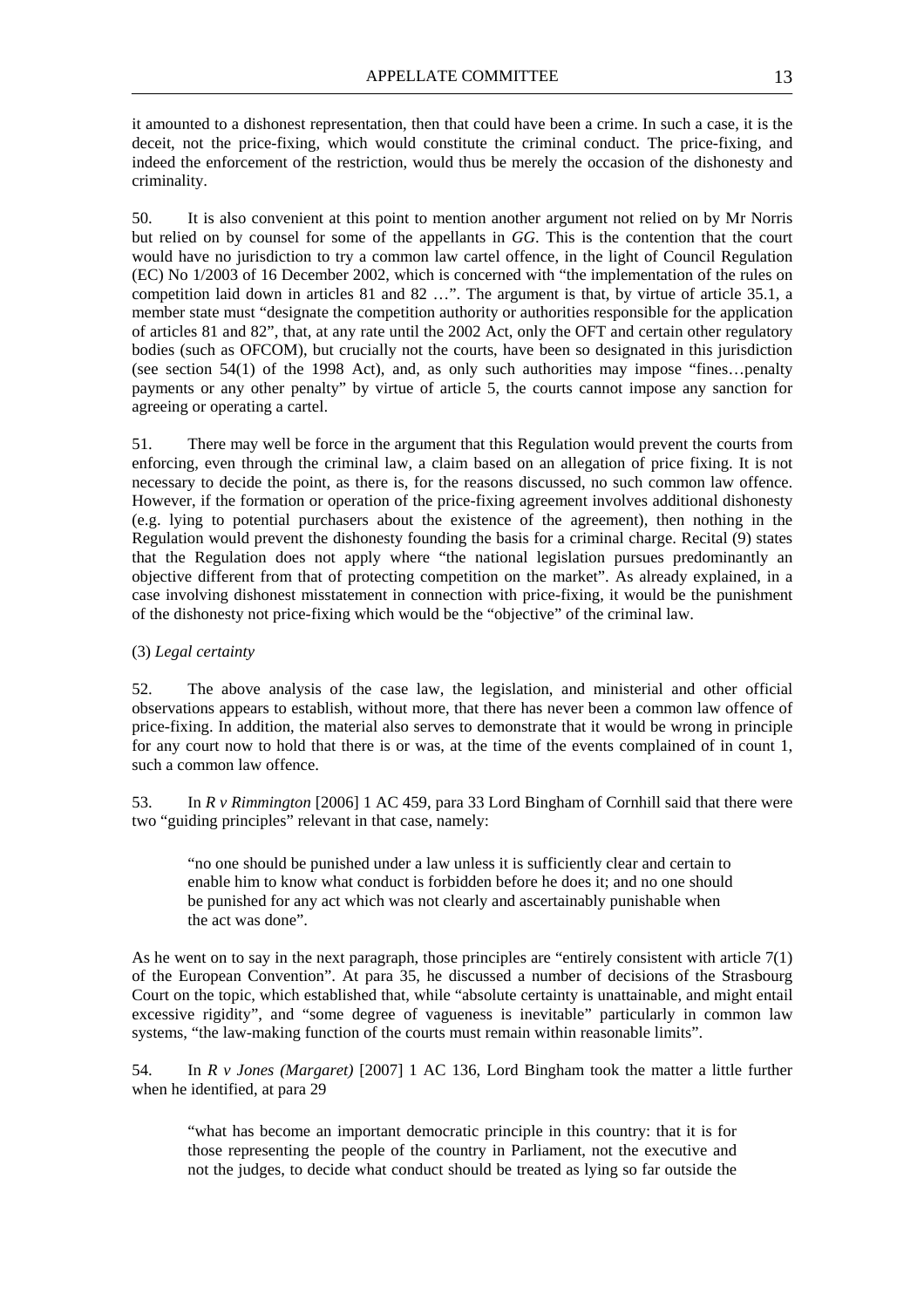bounds of what is acceptable in our society as to attract criminal penalties. One would need very compelling reasons for departing from that principle."

Lord Hoffmann said much the same at para 60.

55. Even if it had otherwise been open to the Divisional Court to decide that price-fixing could now amount to a common law offence, these principles would have required a contrary conclusion. Considering the matter as at the 1990s, the period covered by count 1, the consistent message which had been conveyed both by Parliament, through legislation enacted between 1948 and 1976, and by the judiciary, through cases decided from 1875 through to 1984, was that price-fixing was not of itself capable of constituting a crime. This message was reinforced by ministerial statements, even into this century, and in textbooks. There was no reported case, indeed, it would appear, no unreported case, no textbook, no article which suggested otherwise. Further, the legislation indicated that cartel operating was a matter for regulation, and the cases indicated that it did not even constitute a civil wrong.

56. In these circumstances, it would appear to involve a contravention of the principles articulated in *Rimmington* to hold that entering into or operating a price fixing agreement constituted, and had during the whole, or at any rate most, of the  $20<sup>th</sup>$  century, constituted a common law offence. The Divisional Court thought otherwise, on the basis that the essence of the common law offence of price-fixing was conspiracy to defraud, a well-established (if not universally approved) offence. That involved the same error as that identified in paras 17 to 21 above, namely the acceptance of the proposition that making or operating a secret price-fixing agreement could, without more, amount to dishonesty and hence to a criminal offence.

57. The alternative argument against Mr Norris is that, even accepting that operating a pricefixing cartel did not constitute an offence for much of the  $20<sup>th</sup>$  century, public perceptions had changed by the end of the 1980s so as to justify taking a contrary position. That argument is also unsustainable. It is impossible to find any contemporaneous observations to support the argument, at least in the material made available in this case. There is nothing in any paper or report published at any time during the  $20<sup>th</sup>$  century to indicate such a change of perception, except the majority view expressed in the report of the Cairns Committee, which was promptly and clearly rejected by the Government. However, even if there had been a discernible shift of perception by, say, 1985, it would have been for the legislature, and not for the courts, to decide whether, and if so to what extent, to criminalise price-fixing. The general statement of principle in *R v Jones* would be enough to justify that conclusion. However in the case of cartels, both the legislative history since 1948 and the observations referred to in para 17(3) above make it clear that this is an area in which the law should be developed by Parliament, not by judges. In any event, criminalising price-fixing because of a change in public perception would be hard to reconcile with the Strasbourg Court's rejection of the notion that the courts could characterise an action as criminal simply because it was "wrong rather than right in the judgment of the majority of contemporary fellow citizens" – see *Hashman and Harrup v United Kingdom* (1999) 30 EHRR 241, para 38.

58. Reliance was placed on the reasoning of the Strasbourg Court in *SW v United Kingdom* (1995) 21 EHRR 363. In that case, it was held that, notwithstanding article 7 of the Convention, it was open to the courts in this country to extend the offence of rape to a case of a husband forcing his cohabiting wife to have sex with him, even though historically the relationship had been held to carry with it the wife's implicit consent. That decision does not assist the case against Mr Norris. There were two reasons why the court held that this change in the law in *SW* did not violate article 7, and neither applies here. The first was that a gradual change in the law on the topic of marital rape could have been perceived in the case law over the years preceding the commission of the alleged offence in *SW*, so that it was known that "a husband who forcibly had sexual intercourse with his wife could, in various circumstances, be found guilty of rape". Hence the change in the law in question "had become reasonably ... foreseeable" (para 43/41). Secondly, by the time of the alleged offence, the notion of a husband "being immune against prosecution for rape of his wife" had become "unacceptable" in the light of "a civilised concept of marriage … and … the fundamental objectives of the Convention" (para 46/44).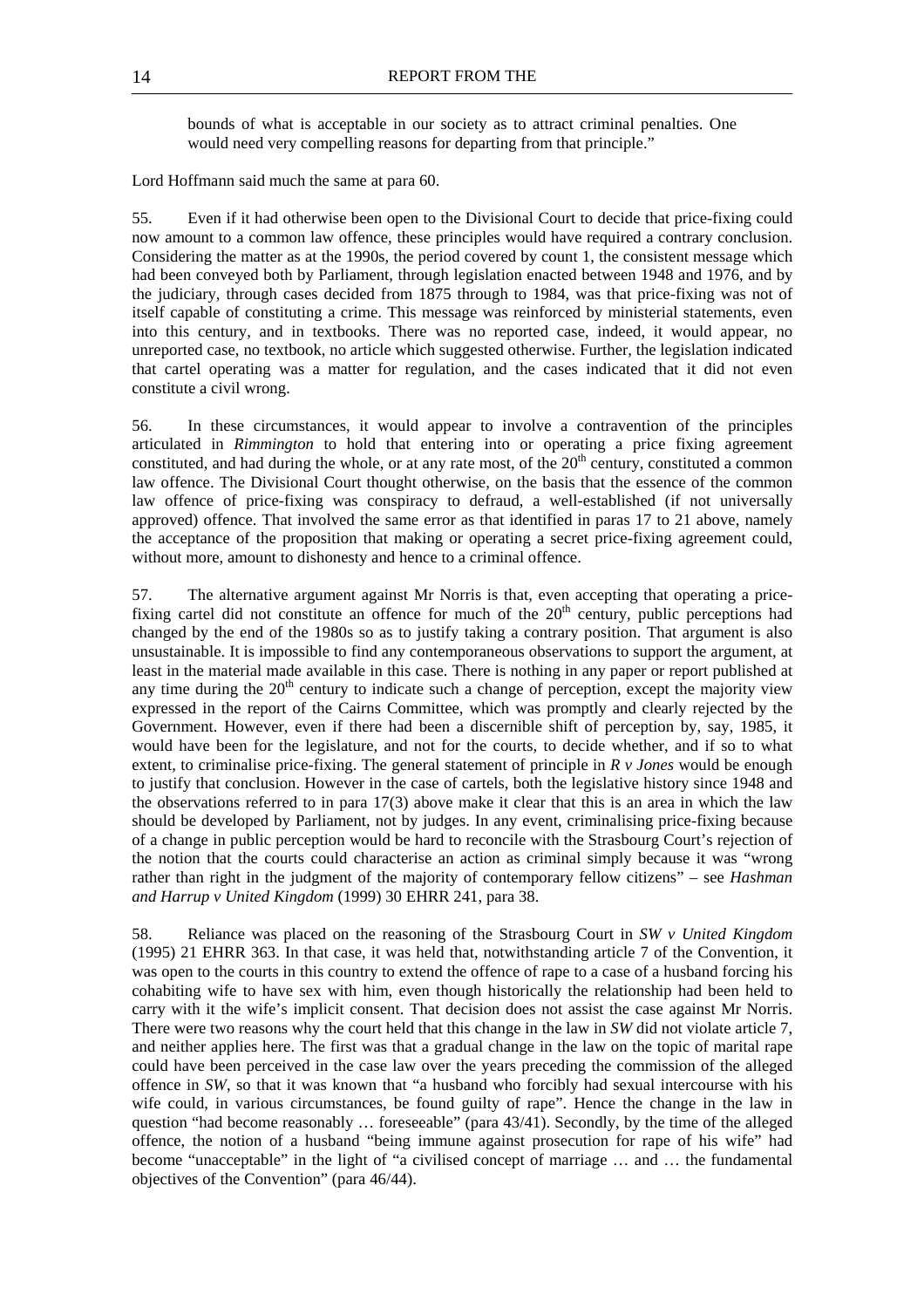59. The first time it was apparently suggested in any publication that price-fixing might be a common law offence was in an article written in 2005 by Sir Jeremy Lever QC and Mr John Pike, "Cartel Agreements, Criminal Conspiracy and the Statutory 'Cartel Offence'" [2005] ECLR 90. At p 95, the authors made the point, which has already been touched on, that if, in addition to the pricefixing, something positively misleading is said, such as a dishonest "representation … that offers are being made competitively", the criminal law will be engaged. More controversially, the authors then went on to suggest that making and operating secret price-fixing agreements could, of itself, operate dishonestly so as to constitute a crime, at least in circumstances where purchasers are acting in the belief, known to the price-fixers, that there is no price-fixing.

60. This article was not only published after the 2002 Act, but a number of years after the activities complained of in count 1 had ended. So it is not as if even an astute reader of legal articles in this area of law could have informed himself at the relevant time of the possibility of his pricefixing activities attracting criminal sanctions. In any event, although the Divisional Court was impressed with the article, there are problems with the notion that mere secrecy can of itself render the price-fixing agreement criminal. It is not as if secrecy is always necessary for a price-fixing agreement to be effective, or that it is the secrecy which causes a purchaser loss. As already mentioned, in order to establish a criminal offence along the lines suggested by Lever and Pike, it would be necessary to show that it was the secrecy which caused the purchaser's loss, since it must be the alleged dishonesty which causes the loss.

61. Quite apart from this, it would be dangerous and impractical, particularly for the judges, to introduce a general principle that there is some sort of implied representation that the price at which goods are offered has been arrived at on a certain basis. Finally, the very fact that it was not until 2005 that it was first suggested that secret price-fixing could of itself constitute a common law offence underlines the difficulty faced by the argument that it would have been a common law offence in the 1990s, especially when one considers the material which was available on the topic from Parliament and the courts.

62. For all the reasons given in sections (1), (2) and (3) above the committee concludes that mere price-fixing (that is, the making and implementation of a price-fixing agreement without aggravating features) was not, at any time relevant to count 1, a criminal offence in the United Kingdom. Mr Norris' appeal in relation to this count must accordingly be allowed and the judge's order quashed.

#### (4) *The double criminality issue*

63. As stated, Mr Norris's appeal with regard to count one falls to be allowed on the elementary basis that the conduct of which he is accused—mere undeclared participation in a cartel—was not at the material time, in the absence of aggravating features, a criminal offence in this country either at common law or under statute. It was therefore wrong to have characterised his conduct as being party to a conspiracy to defraud although it would have been otherwise had the allegation been, for example, that he and his co-conspirators, having entered into a price-fixing agreement, agreed in addition to deceive their customers by making false representations to the contrary. That certainly would have been an aggravating feature. But no such conduct is alleged here. It is true that Ms McClain has deposed that the conspirators "[i]n effect . . . defrauded their customers by requiring that they pay higher prices than they might otherwise have paid had there been no conspiracy." But that is no more than to assert an intrinsic unlawfulness and dishonesty merely in taking part in a secret cartel and under English law, until the enactment of section 188 of the Enterprise Act 2002, that was simply not so.

64. The issue raised for the House's decision under section 137 of the Extradition Act 2003 strictly, therefore, does not arise. It was discussed by the Divisional Court [2007] 1 WLR 1730, para 99, under the heading "the double criminality issue" and posed thus: "whether, if price fixing is capable of constituting the English offence of conspiracy to defraud, of which dishonesty is an essential ingredient, the absence of such ingredient in the United States offence of price fixing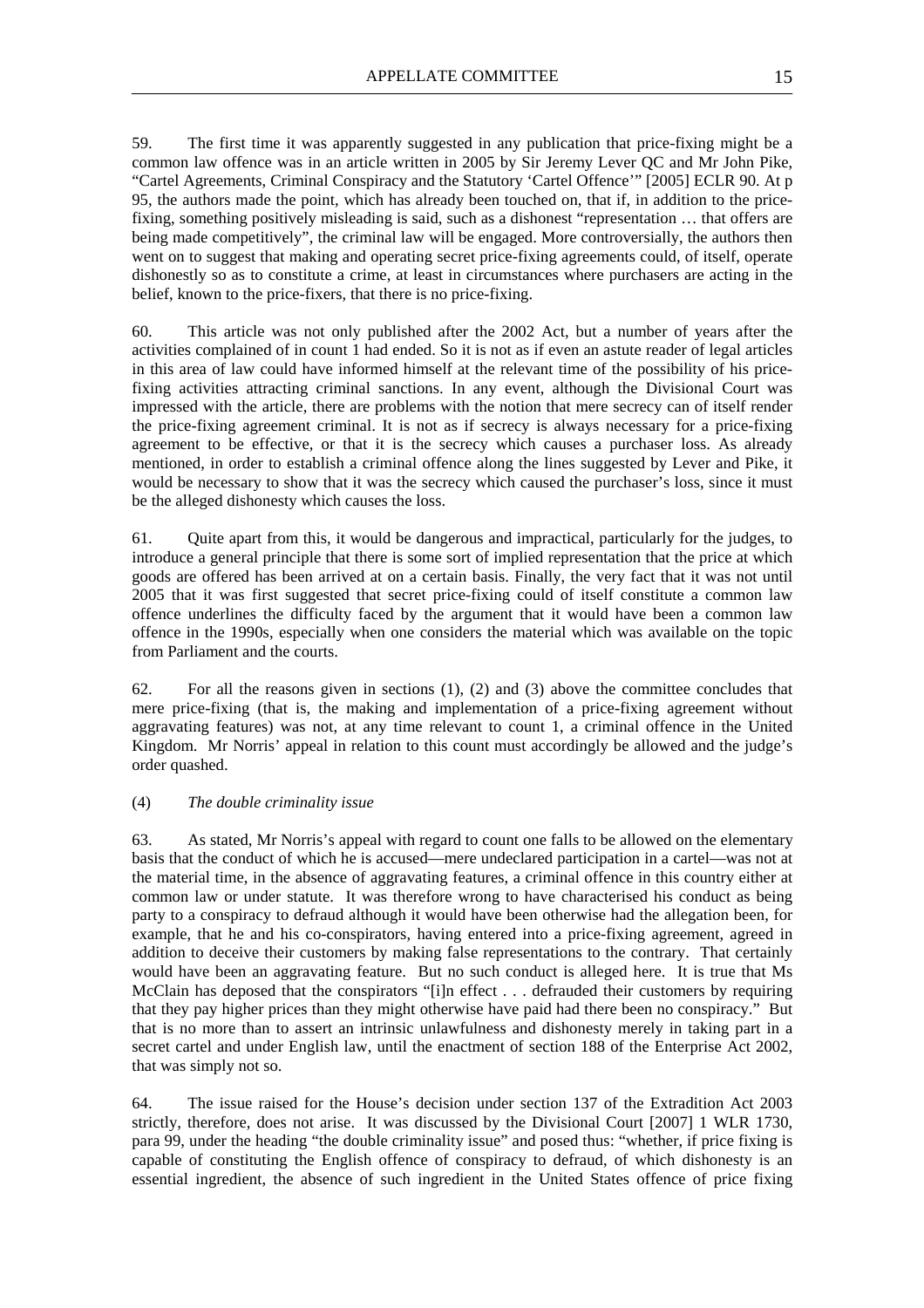prevents the alleged conduct of Mr Norris from being an extradition offence within section 137." But it only arose because the Divisional Court found that the conduct alleged against Mr Norris did indeed constitute an offence under English law before the Enterprise Act. Given, however, the obvious general importance of the issue and that it was fully argued before the House, we think it right to decide it.

65. Before turning, as will be necessary, to a brief history of English extradition law prior to the Extradition Act 2003, particularly with regard to the so-called double criminality rule, it is useful to stand back from the detail and recognise the essential choice that the legislature makes in deciding just what the double criminality principle requires. It is possible to define the crimes for which extradition is to be sought and ordered (extradition crimes) in terms either of conduct or of the elements of the foreign offence. That is the fundamental choice. The court can be required to make the comparison and to look for the necessary correspondence either between the offence abroad (for which the accused's extradition is sought) and an offence here, or between the conduct alleged against the accused abroad and an offence here. For convenience these may be called respectively the offence test and the conduct test. It need hardly be pointed out that if the offence test is adopted the requested state will invariably have to examine the legal ingredients of the foreign offence to ensure that there is no mismatch between it and the supposedly corresponding domestic offence. If, however, the conduct test is adopted, it will be necessary to decide, as a subsidiary question, where, within the documents emanating from the requesting state, the description of the relevant conduct is to be found.

66. The modern history of extradition starts with the Extradition Act 1870 which, by section 10, provided so far as material:

"In the case of a fugitive criminal accused of an extradition crime, if the foreign warrant authorising the arrest of such criminal is duly authenticated, and such evidence is produced as . . . would, according to the law of England, justify the committal for trial of the prisoner if the crime of which he is accused had been committed in England, the police magistrate shall commit him to prison, but otherwise shall order him to be discharged."

"Extradition crime" was defined (by section 26 of the Act) to mean "a crime which, if committed in England or within English jurisdiction, would be one of the crimes described in the First Schedule to this Act."

67. The magistrate's task, in short, was simply to examine the evidence produced by the requesting state to decide whether, according to English law, it would justify the accused's committal for trial for a listed offence. As Lord Diplock made plain in successive decisions of this House in *In re Nielsen* [1984] AC 606 and in *Government of the United States of America v McCaffery* [1984] 1 WLR 867, the conduct test was to be applied:

"[T]he magistrate is not concerned with what provision of foreign criminal law (if any) is stated in the warrant to be the offence which the person was suspected of having committed and in respect of which his arrest was ordered in the foreign state." (*In re Nielsen*, 624 F-G):

"[T]he test whether a person in respect of whom a warrant for his arrest had been issued in a foreign state for an offence alleged to have been committed in that state was liable to be surrendered as a fugitive criminal, was *not*: whether the offence specified in the foreign warrant of arrest as that for which it had been issued was substantially similar to a crime under English law falling within the list of offences described in Schedule 1 to the Extradition Act 1870, as currently amended (i.e., the so-called 'double criminality' test). The right test, as stated by the Divisional Court in the *Nielsen* case, was: whether the *conduct* of the accused, if it had been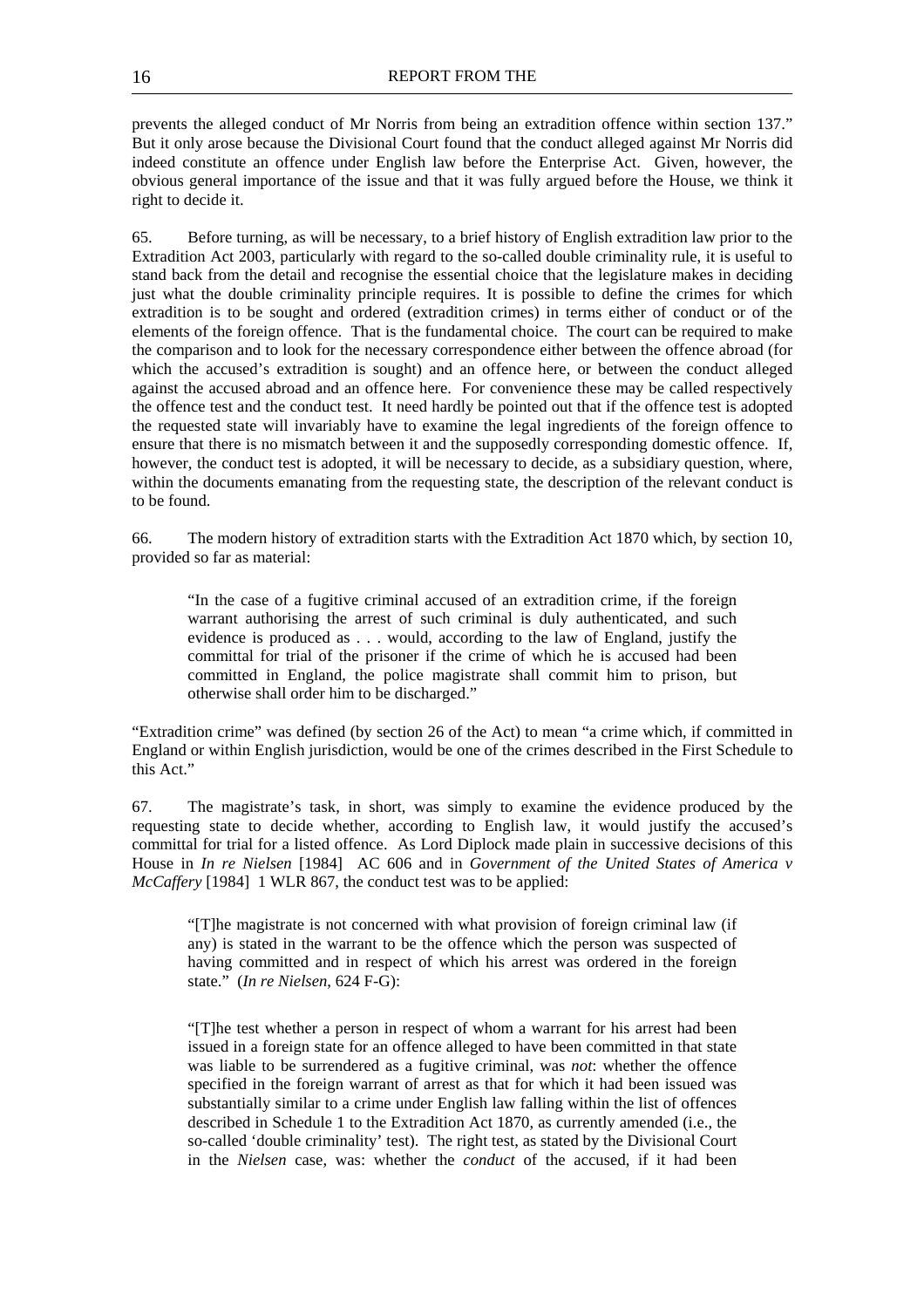committed in England would have constituted a crime falling within one or more of the descriptions included in that list." (*McCaffery* p 869 F-G)

68. Extradition to Commonwealth countries, however, was governed from 1967 by the Fugitive Offenders Act 1967 and here the so-called double criminality requirement was provided for in very different terms. To constitute a "relevant offence", the offence, however described in the law of the Commonwealth country, had first to fall within a description set out in Schedule One to the Act and to be punishable under that law for a term of 12 months or more (section  $3(1)(a)$ ) and in addition it had to be established that "the act or omission constituting the offence, or the equivalent act or omission, would constitute an offence against the law of the United Kingdom if it took place within the United Kingdom  $\ldots$  " (section 3(1)(c)).

69. In *Government of Canada v Aronson* [1990] 1 AC 579, the House by a majority of three to two construed section  $3(1)(c)$  as providing for the offence test of double criminality. Lord Lowry said this:

"The 'act or omission constituting the offence' cannot in my opinion mean 'the conduct, as proved by evidence, on which the charge is grounded,' because the evidence of such conduct could prove something more than what has been charged. In such a case the conduct proved would not be the act or omission constituting the offence of which the fugitive is accused in the Commonwealth country . . . One may paraphrase the effect of section  $3(1)(c)$  by asking: 'what is the essence of the Commonwealth offence? And would that be an offence against the law of the United Kingdom?' That is quite a different thing from looking at the course of conduct revealed by the evidence and asking whether that conduct (as distinct from the conduct of which the person is accused) would constitute an offence against the law of the United Kingdom." (p 609 C-H).

70. Lord Bridge of Harwich, agreeing with Lord Lowry, considered the consequences of the contrary approach (the conduct test):

"The issue arises when the Commonwealth offence may be established by particularising and proving ingredients A, B and C, but the nearest corresponding United Kingdom offence requires that the prosecution prove ingredients A, B, C and D. It is submitted for the Government of Canada . . . that if, in a particular case, the evidence relied on to prove the Commonwealth offence would be sufficient, if accepted, to establish ingredient D in addition to ingredients A, B and C, this is sufficient to satisfy the requirements of section  $3(1)(c)$ . Whether the extra ingredient necessary to prove the United Kingdom offence, over and above the ingredients which constitute the Commonwealth offence, is a physical or mental element, the wide construction leads to startling results. Two men are accused of the identical Commonwealth offence particularised against them in identical terms. The committing magistrate must decide whether the offence with which each is charged is a 'relevant offence': section 7(5). If the evidence establishes ingredients A, B and C against both men but ingredient D against the first man only, the magistrate must commit the first man, but not the second, to custody to await his return to the designated Commonwealth country. Yet so much of the evidence that is relied on to establish ingredient D . . . will be irrelevant to his trial for the Commonwealth offence after his return." (p 589 E-H).

71. Lord Bridge's illustration neatly raises the situation postulated in this very case. Ingredient D (here dishonesty) is required to prove the English offence but is not an ingredient of the United States offence. Applying the conduct test (as would have applied under the 1870 Act) he, but not a notional co-accused against whom dishonesty was not alleged, would have fallen to be extradited. Is that, however, really so "startling"? He, after all, would have committed an offence under English law whereas his co-accused would not.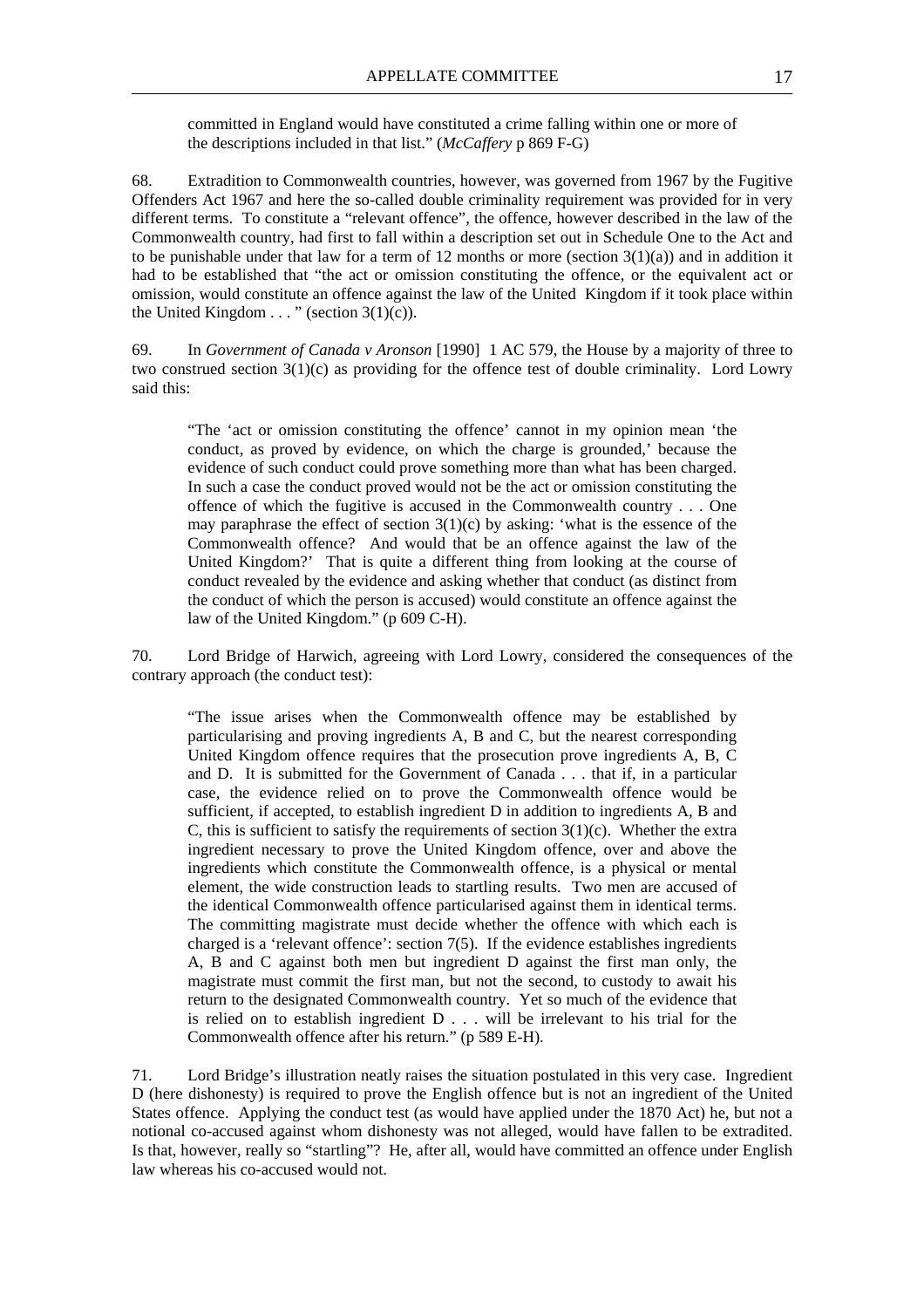72. The next major legislation was the Extradition Act 1989 which consolidated the extradition regimes previously contained in the 1870 Act and the 1967 Act, both of which were repealed. The test for double criminality was set out in section 2(1)(a) which provided that "extradition crime" meant "conduct in the territory of a foreign state, a designated Commonwealth country or a colony which, if it occurred in the United Kingdom, would constitute an offence punishable with imprisonment for a term of 12 months, or any greater punishment, and which, however described in the law of the foreign state, Commonwealth country or colony, is so punishable under that law."

73. The Divisional Court (Rose LJ and Hooper J) in *R v Secretary of State for the Home Department, Ex p Hill* [1999] QB 886 held that the section imposed the conduct test as set out in *Nielsen*, not the narrower approach adopted in *Aronson*. Under the 1989 Act the Court was concerned with the conduct of which the person to be extradited is accused, not the conduct constituting the offence of which he is accused. That plainly was correct.

74. There is one other authority worthy of brief mention in this connection before turning to the Extradition Act 2003 itself: *R v Governor of Belmarsh Prison, Ex p Gilligan* [2001] 1 AC 84. The House there was concerned with section 2(2) of the Backing of Warrants (Republic of Ireland) Act 1965 which provided that the accused person should not be delivered up to the Garda "if it appears to the court that the offence specified in the warrant does not correspond with any offence under the law of the part of the United Kingdom in which the court acts which is an indictable offence or is punishable on summary conviction with imprisonment for six months." The House rejected the contention that the juristic elements of the offences had to be the same. Certainly these were relevant but so too was the accused's conduct. A broad approach was required, the court looking only for some similarity or analogy in the comparison and ensuring that the criminal conduct was of the required degree of seriousness (Lord Steyn at 94A-95G and Lord Clyde at 99F-100B).

75. Part 1 of the Extradition Act 2003 is concerned with extradition to category 1 territories (presently just EU Member States), Part 2 with extradition to category 2 territories which include the USA. For the purposes of Part 2 of the Act the term "extradition offence" is defined by section 137, which so far as material provides:

"(1) This section applies in relation to conduct of a person if—

(a) he is accused in a category 2 territory of the commission of an offence constituted by the conduct . . .

(2) the conduct constitutes an extradition offence in relation to the category 2 territory if these conditions are satisfied—

(a) the conduct occurs in the category 2 territory;

(b) the conduct would constitute an offence under the law of the relevant part of the United Kingdom punishable with imprisonment or another form of detention for a term of 12 months or a greater punishment if it occurred in that part of the United Kingdom;

(c) the conduct is so punishable under the law of the category 2 territory (however it is described in that law)."

76. It is Mr Norris's central contention that in enacting section 137 Parliament deliberately eschewed the approach adopted in the 1989 Act and instead chose language mirroring the 1967 Act. The 1967 Act spoke of "the act or omission constituting the offence", the 2003 Act of "an offence constituted by the conduct". Both Acts, he submits, focus on that part of the conduct which constitutes the foreign offence, not the other parts which are extraneous to it but which may be alleged in documents supporting the extradition request: the court can have regard only to such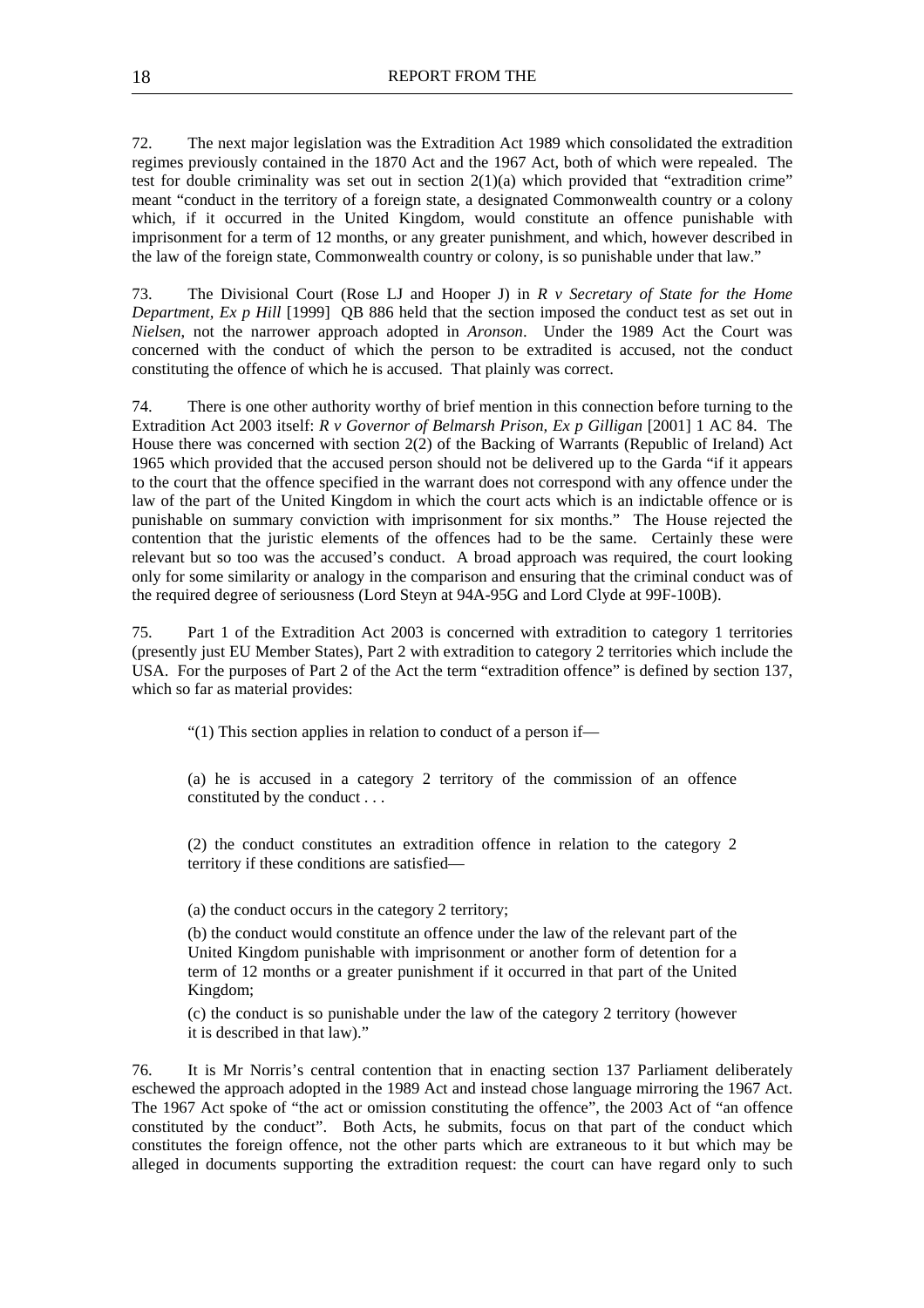conduct as would prove the essential ingredients of the foreign offence, nothing more. In short, Mr Norris contends for the offence test, not the conduct test.

77. In support of this approach Mr Norris points to a fundamental (and somewhat controversial) feature of the 2003 Act regime, the abolition in relation to designated territories of the requirement to establish even a prima facie case against the accused. If, therefore, the wider conduct test is adopted, a mere allegation of conduct sufficient to constitute ingredient D (taking Lord Bridge's illustration in *Aronson*), the ingredient of dishonesty in the present case, would suffice even though no prima facie case, let alone proof, of it will ever be required in either country—even though, indeed, the prosecution might theoretically choose to advance an allegation, say of fraud or dishonesty, which perhaps a grand jury in the USA have considered and rejected. If, of course, the offence test were adopted, at least that allegation would have to be proved in the foreign state before a conviction could be secured.

78. Plainly these are serious arguments but so too are the arguments the other way. Prominent amongst these is the unlikelihood that Parliament, having legislated across the board in 1989 to adopt the conduct test, as earlier expounded by Lord Diplock, should then in 2003, when plainly intent on making the extradition process simpler rather than more difficult, have chosen instead to adopt the offence test. The 2003 Act, it must be noted, adopts the same formula with regard to double criminality in Part 1 as in Part 2 (save only that in Part 1 the requirement is assumed rather than required to be satisfied in the case of European framework list offences). For non-listed offences, sections  $64(1)(a)$  and  $64(3)$  are in materially identical terms to sections  $137(1)(a)$  and 137(2). Against the legislative background to the Act, it would be surprising if the district judge, in deciding whether the conduct constitutes an extradition offence, has to consider in detail the elements of the foreign offence for which extradition is sought, and, indeed, such authorities as bear upon the question suggest that he does not.

79. *Office of the King's Prosecutor, Brussels v Cando Armas* [2006] 2 AC 1 concerned in part the requirement in section 65(2)(a) of the 2003 Act (section 65 rather than section 64 because it was a "conviction" case, not an "accusation" case) that "the conduct occurs in the category 1 territory and no part of it occurs in the United Kingdom". Lord Bingham of Cornhill said (at  $p14$ ):

"16. I would accept the submission of . . . the prosecutor that 'the conduct' in section 65 means the conduct complained of or relied on in the warrant. Such a reading is consistent with the language and purpose of the Framework Decision, obviates the need for an undesirable inquiry into the niceties of a foreign law and is consistent, so far as that is relevant, with the earlier decision of the House in *In re Nielsen* . . .

 $17. \ldots$  It is enough, under subsection  $(3)(a)$ , if some of the conduct complained of or relied on occurred in the category 1 territory."

80. Lord Hope of Craighead similarly said (para 30 at p18):

"The judge need not concern himself with the criminal law of the requesting state when he is addressing the question whether the offence specified in the Part 1 warrant is an extradition offence. But he does have to consider where the conduct which is alleged to constitute the offence took place."

Since some of the conduct complained of and relied on in the warrant had occurred in the United Kingdom, the section 65(2)(a) condition was found not to be satisfied (although Mr Norris fell to be extradited under section 65(3)).

81. It was because of the decision in *Cando Armas* that leading counsel for the appellants in *R (Bermingham and others) v Director of the Serious Fraud Office* [2007] QB 727 (the so-called "NatWest Three") abandoned their submission "that there had to be a strict correspondence between the ingredients of the crime alleged in the request and an equivalent crime acknowledged by the law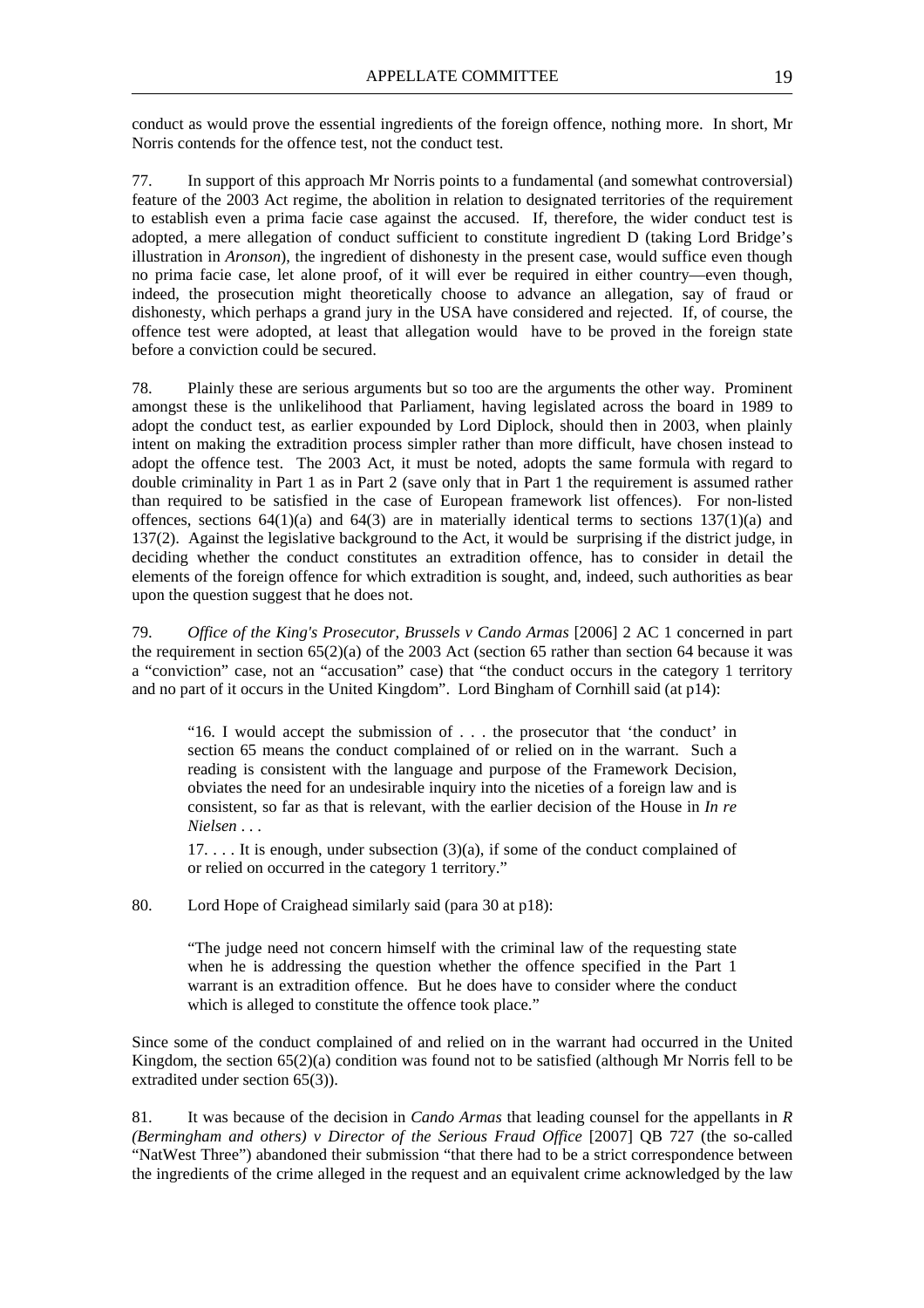of England, if the former was to qualify as an extradition offence" (para 81). Mr Norris argues that they were wrong to have done so.

82. Similarly by reference to *Cando Armas*, Auld LJ in the Divisional Court in the present case held (at para 126):

"In the case of the United States and Part 2 offences, the analogue of the warrant, is the request, whether or not it includes more than is required for prosecution of the offence indicated in the Part 2 territory."

83. A month after the Divisional Court's judgment in the present case the House decided *Dabas v High Court of Justice in Madrid, Spain* [2007] 2 AC 31. This raised an issue under section  $64(3)(c)$  of the Act on the basis that part of the conduct relied on by the respondent state in seeking the appellant's extradition for trial, for conspiracy leading to the Madrid train bombings in March 2004, occurred before the equivalent English conduct of conspiring to support terrorism became an offence in February 2001. Lord Hope of Craighead (with whose opinion on this issue each member of the Committee agreed) said (at p 52):

"47. It is not obvious from the narrative of the circumstances set out in the arrest warrant . . . that the date when the relevant conspiracy is alleged to have begun was as early as 'before the year 2000'. The essence of the allegation is that the appellant was involved in a conspiracy which led up to the train bombings in Madrid on 11 March 2004. Mention is made of the appellant's activities during an earlier period, but this part of the narrative appears to have been included simply as background.

48. In the light of this narrative I would have been willing to hold, had it been necessary to do so [it was in fact unnecessary since four members of the Committee concluded that the appellant's conduct also constituted an extradition offence under the framework list provision], that throughout the period of the conduct which is said to constitute the offence in this case the requirement of double criminality was satisfied. A narrative of events prior in date to the conduct relied on will not be objectionable if it is included merely in order to set the scene . . . [I]t is the conduct for which extradition is sought, not any narrative that may be included in the Part 1 warrant simply by way of background, that must satisfy the test of double criminality."

Lord Hope then (at paras 53 and 54) expressly reaffirmed what he had said in *Cando Armas*: that "the judge need not examine the text of the foreign law in order to decide whether the conditions set out in section 64(3) are satisfied."

84. The final judgment requiring mention in this connection is that of Sedley LJ in the Divisional Court in *Edwards v Government of the United States of America* [2007] EWHC 1877 (Admin), [2007] All ER (D) 501 (Jul) which, in reliance principally upon para 48 of Lord Hope's speech in *Dabas*, disagreed with the Divisional Court's judgment in the present case—that "the analogue of the warrant is the request"—and continued:

"22. Here, as in *Dabas*, the question is what is 'the conduct' which has to amount to an extradition offence? Is it the conduct asserted in the indictment or the conduct recounted as giving rise to it? Consonantly with what Lord Hope said in terms in the last sentence at para 48 of *Dabas*, it seems to me that the policy and objects of the 2003 Act point clearly towards the former meaning. The Act limits the requisite documentation, albeit leaving it open to requesting states to add more. But if the evaluation of the request is not confined to the required materials, there is no apparent limit to what further documentation can be introduced, and a statutory process designed to be lean and schematic will become expansive and porous … .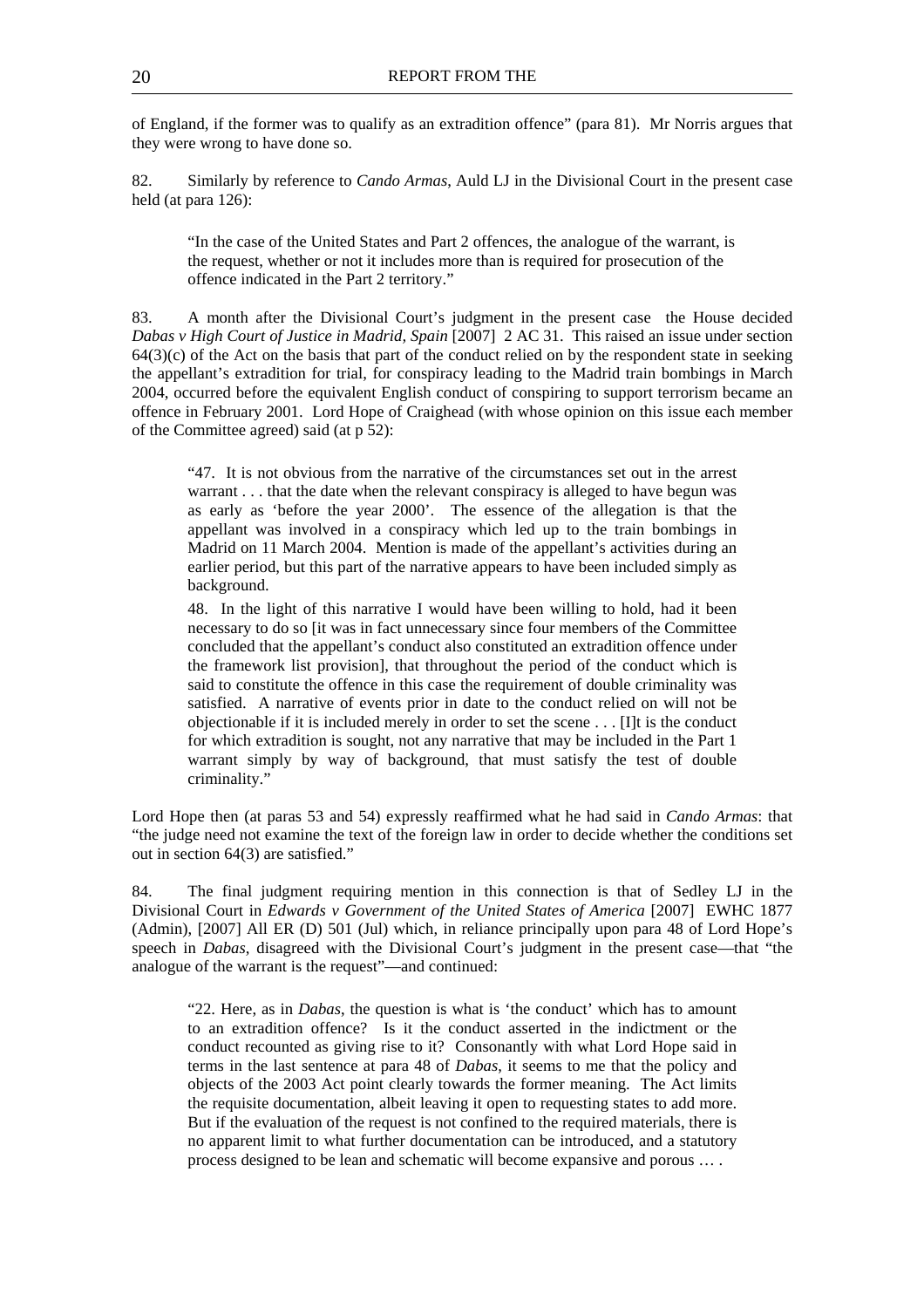24. I conclude that 'the conduct' referred to in section 137 is confined to the facts alleged in 'the offence specified in the request', the phrase used in sections 70 and 78. In a normal US case such as the present one this will limit the inquiry into dual criminality to, on the one hand, the indictment and any document incorporated by reference into it and, on the other, the criminal law of England and Wales."

85. Mr Norris unsurprisingly seeks to rely on *Edwards*; the respondent submits that it was wrongly decided. As Mr Perry QC for the respondent points out, one of its difficulties is that it would require courts to conduct the very inquiry into foreign law which, in both *Cando Armas* and *Dabas*, the House firmly rejected. In *Cando Armas*, moreover, Lord Bingham in terms approved the approach which was consistent with *Nielsen*—the very embodiment of the conduct test. It seems impossible to escape the conclusion that the Divisional Court in *Edwards* misunderstood para 48 of Lord Hope's speech in *Dabas*: the distinction being drawn there was between mere narrative background and the main conduct for which extradition was sought. Lord Hope was not in that passage addressing or answering the question whether the conduct test or the offence test should apply under the 2003 Act, still less the question where to look for the description of the relevant conduct—whether, in other words, under Part 2 of the Act the analogue of the warrant is the request (as Auld LJ concluded) or "the indictment and any document incorporated by reference into it" (as Sedley LJ held).

86. So much for the existing case law bearing on the double criminality test under the 2003 Act. Taken as a whole it plainly favours the respondent. Is the language of section 137 nevertheless, as Mr Norris submits, consistent only with the construction adopted by the majority in *Aronson* of the broadly similar language used in the 1967 Act? At the very least, Mr Norris submits, there is ambiguity as to the meaning of section 137 and accordingly, as a criminal statute, it should bear the construction more favourable to the liberty of the subject—the approach favoured by each member of the majority in *Aronson* towards the 1967 Act. Against this, however, there is telling authority the other way. La Forest J, sitting in the Supreme Court of Canada, noted in *United States of America v McVey* [1992] 3 SCR 475, 513:

"Consistent with the general principle that extradition laws should be liberally construed so as to achieve the purposes of the Treaty, a much less technical approach to extradition warrants and to common law warrants has been adopted …"

Similarly, in *In re Ismail* [1999] 1 AC 320, 326-327, Lord Steyn said that "a broad and generous construction" should be given to extradition statutes "intended to serve the purpose of bringing to justice those accused of serious crimes. There is a transnational interest in the achievement of this aim."

87. The language of section 137 is in our opinion consistent with either test. Whether the conduct consists solely of those acts or omissions necessary to establish the foreign offence, or the accused's conduct as it may have been more widely described in the request, both the foreign offence and the corresponding English offence would still be "constituted" by it (as required respectively by section 137(1)(a) and 137(2)(b)). Which construction, therefore, should it be given?

88. As noted in para 70 above, really nothing "startling" follows from adopting the wider construction. On the contrary, it accords entirely with the underlying rationale of the double criminality rule: that a person's liberty is not to be restricted as a consequence of offences not recognised as criminal by the requested state—the position of the notional co-accused contemplated in Lord Bridge's illustration and, indeed, the position of Mr Norris himself, as we would hold.

89. The wider construction furthermore avoids the need always to investigate the legal ingredients of the foreign offence, a problem long since identified as complicating and delaying the extradition process—see, for example, besides the passages cited above from *Cando Armas* and *Dabas*, La Forest J's judgment in *McVey* (at p 528):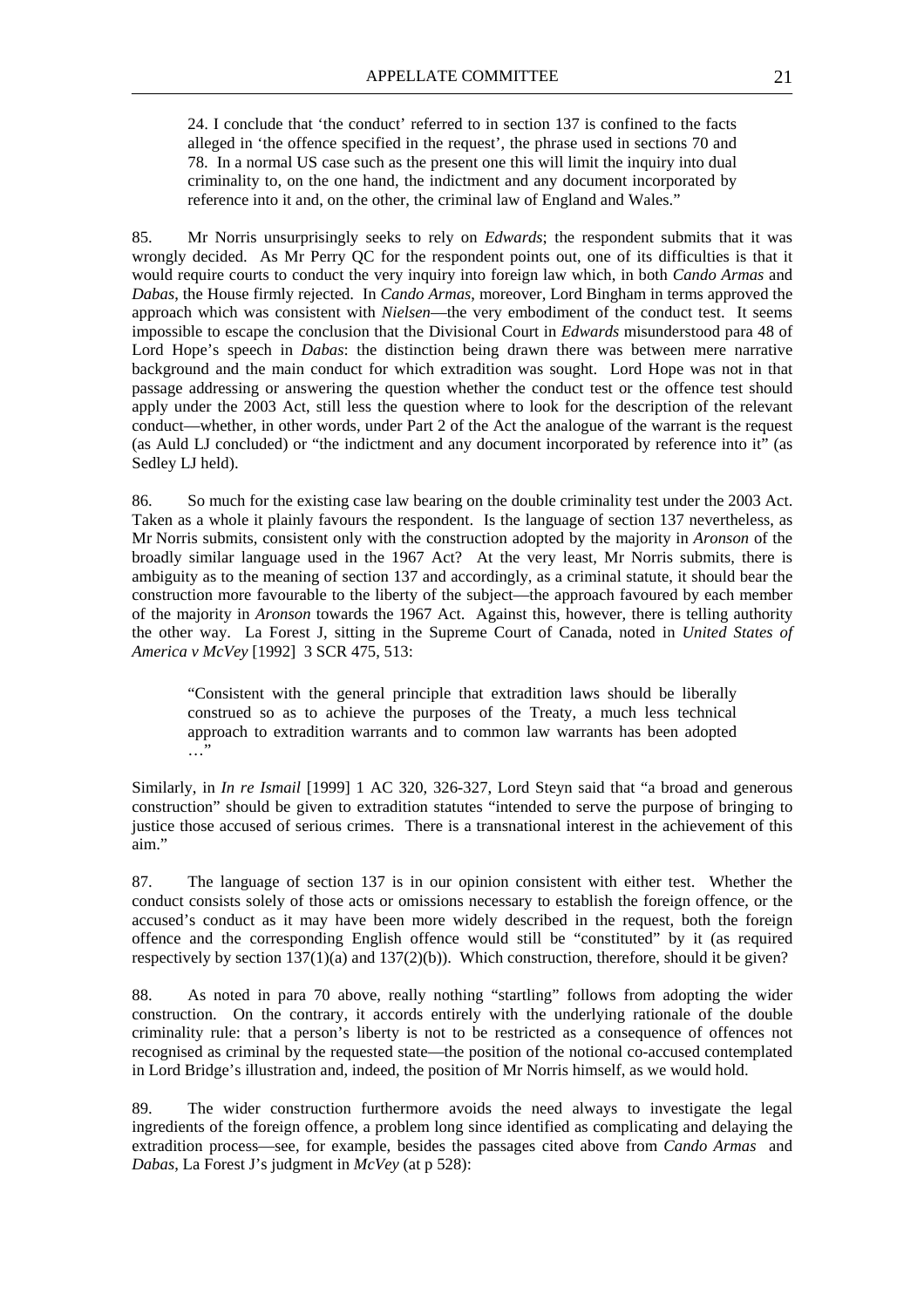"[T]o require evidence of foreign law beyond the documents now supplied with the requisition could cripple the operation of the extradition proceedings. . . . Flying witnesses in to engage in abstruse debates about legal issues arising in a legal system with which the judge is unfamiliar is a certain recipe for delay and confusion to no useful purpose, particularly if one contemplates the joys of translation and the entirely different structure of foreign systems of law."

90. In addition, the wider construction would place the United Kingdom's extradition law on the same footing as the law in most of the rest of the common law world. The broad conduct approach—the examination of all the conduct on which the requesting state relies—is that almost universally followed. To take just two examples: the United Nations' "Model Treaty on Extradition", adopted by the General Assembly in 1991, by article 2 (b) stipulates that it shall not matter whether "under the laws of the Parties, the constituent elements of the offence differ, it being understood that the totality of the acts or omissions as presented by the requesting State shall be taken into account." Similarly, the 1997 Treaty between Australia and the Hong Kong Special Administrative Region provides by article 3(3):

"For the purposes of this Article, in determining whether an offence is an offence punishable under the laws of both Parties the totality of the acts or omissions alleged against the person whose surrender is sought shall be taken into account without reference to the elements of the offence prescribed by the law of the requesting Party."

91. The committee has reached the conclusion that the wider construction should prevail. In short, the conduct test should be applied consistently throughout the 2003 Act, the conduct relevant under Part 2 of the Act being that described in the documents constituting the request (the equivalent of the arrest warrant under Part 1), ignoring in both cases mere narrative background but taking account of such allegations as are relevant to the description of the corresponding United Kingdom offence. Had Mr Norris's appeal failed on the first issue the extradition order on count 1 would have stood.

B. COUNTS 2-4

#### (1) *The construction and application of section 137(2)(b) of the 2003 Act*

92. Counts 2 to 4 on the indictment allege various forms of obstruction of justice, all relating to the criminal investigation into price fixing in the carbon products industry which was being conducted by the grand jury in the Eastern District of Pennsylvania. On behalf of Mr Norris, Mr Sumption QC contended that, in terms of section 137(2)(b) of the 2003 Act, these are not extradition offences since the conduct would not have constituted an offence under English law if it had occurred in England. In other words, it would not have been an offence under English law for Mr Norris to conspire in England to obstruct the criminal investigation into price fixing being carried out by the grand jury in Pennsylvania.

93. Mr Sumption sought support for that approach in *R v Secretary of State for the Home Department, Ex p Norgren* [2000] QB 817. The case concerned an extradition request for offences of insider dealing on the New York and Pacific Stock Exchanges. One of the contentions for Mr Norgren was that, if that course of conduct had occurred in England, it would not have constituted offences contrary to the Company Securities (Insider Dealing) Act 1985. Although the Divisional Court did not need to decide the point, Lord Bingham CJ said, at p 835A-C:

"Having heard the competing contentions of the parties, and helpful submissions on behalf of the United States Government, we have inevitably formed tentative views on the likely outcome if the matter were to proceed before the magistrate. Since the Act of 1985 proscribes only insider dealing in listed securities on the London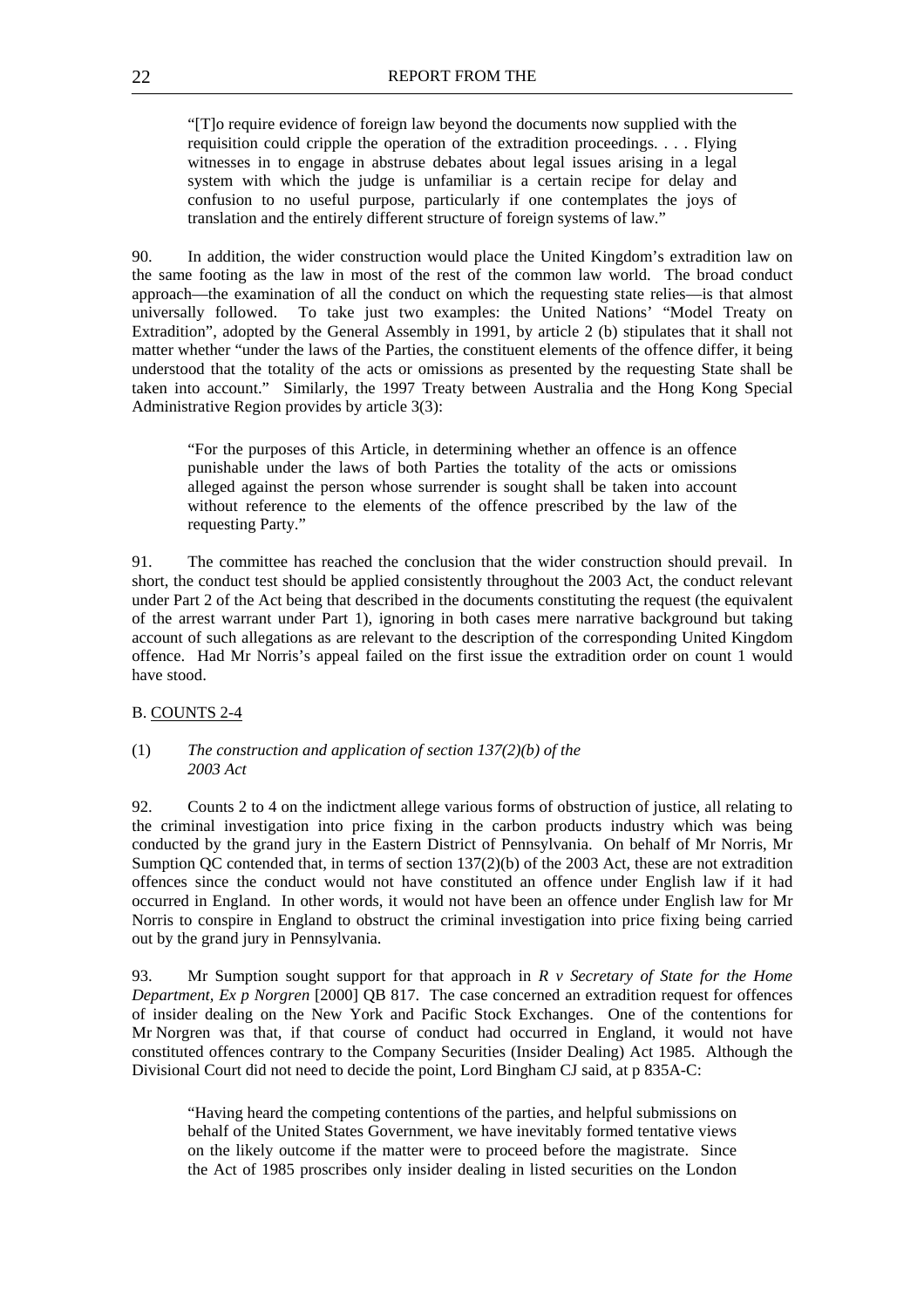Stock Exchange, it would appear doubtful whether the applicant's dealing on the New York and Pacific Stock Exchanges, even if conducted in England and Wales, would constitute a crime punishable under the law of this country. But it may be that for present purposes the Act of 1985 is to be read as having a broader and less domestic application."

94. An exercise in transposition has been an essential part of the law since the enactment of section 10 of the Extradition Act 1870 (quoted at para 66 above). It is the means by which Parliament gives effect to a policy that, before there can be extradition, there should have been criminality according to both the law of the requesting state and English law. As Mr Perry emphasised, the proper interpretation of the current provision in section 137(2)(b) of the 2003 Act is essential to the smooth functioning of the system of extradition under Part 2.

95. The most recent and authoritative guidance on the way that section 10 of the 1870 Act was to be applied is to be found in the opinion of Lord Millett in *R (Al Fawwaz) v Governor of Brixton Prison* [2002] 1 AC 556. The United States sought the extradition of Al Fawwaz on charges of conspiring to murder American citizens, officials, diplomats and others, both in the United States and elsewhere. He had never been in the United States. Lord Millett explained, at p 596, paras 109- 110:

"Given that the court is concerned with an extradition case, the crime will not have been committed in England but (normally) in the requesting state. So the test is applied by substituting England for the requesting state wherever the name of the requesting state appears in the indictment. But no more should be changed than is necessary to give effect to the fact that the court is dealing with an extradition case and not a domestic one. The word 'mutandis' is an essential element in the concept; the court should not hypothesise more than necessary.

110. The one point to which I would draw attention is that it is not sufficient to substitute England for the territory of the requesting state wherever that is mentioned in the indictment. It is necessary to effect an appropriate substitution for every circumstance connected with the requesting state on which the jurisdiction is founded. In the present case the applicants are accused, not merely of conspiring to murder persons abroad (who happen to be Americans), but of conspiring to murder persons unknown because they were Americans. In political terms, what is alleged is a conspiracy entered into abroad to wage war on the United States by killing its citizens, including its diplomats and other internationally protected persons, at home and abroad. Translating this into legal terms and transposing it for the purpose of seeing whether such conduct would constitute a crime 'in England or within English jurisdiction', the charges must be considered as if they alleged a conspiracy entered into abroad to kill British subjects, including internationally protected persons, at home or abroad."

Changing all those elements which required to be changed, Lord Millett translated the American charge of conspiracy abroad to kill United States citizens, including internationally protected persons, at home or abroad, into a charge of conspiracy abroad to kill British citizens, including internationally protected persons, at home or abroad.

96. Support for that approach is to be found, over a century ago, in the decision of Duff J in the Canadian case, *Re Collins (No 3)* (1905) 10 CCC 80. The United States sought the extradition of Collins on a charge of perjury which was alleged to have taken place when he made an affidavit containing a wilfully false statement of fact in the course of an action of alimony in California. A whole host of technical points against the proposed extradition were raised and rejected. The key argument was to this effect. Under section 2(b) of the Canadian Extradition Act, the extradition crime might mean any crime, "which, if committed in Canada, or within Canadian jurisdiction, would be one of the crimes described in the first schedule" to the Act. The judge was satisfied that perjury was indeed a crime described in that schedule. According to the Californian Penal Code, the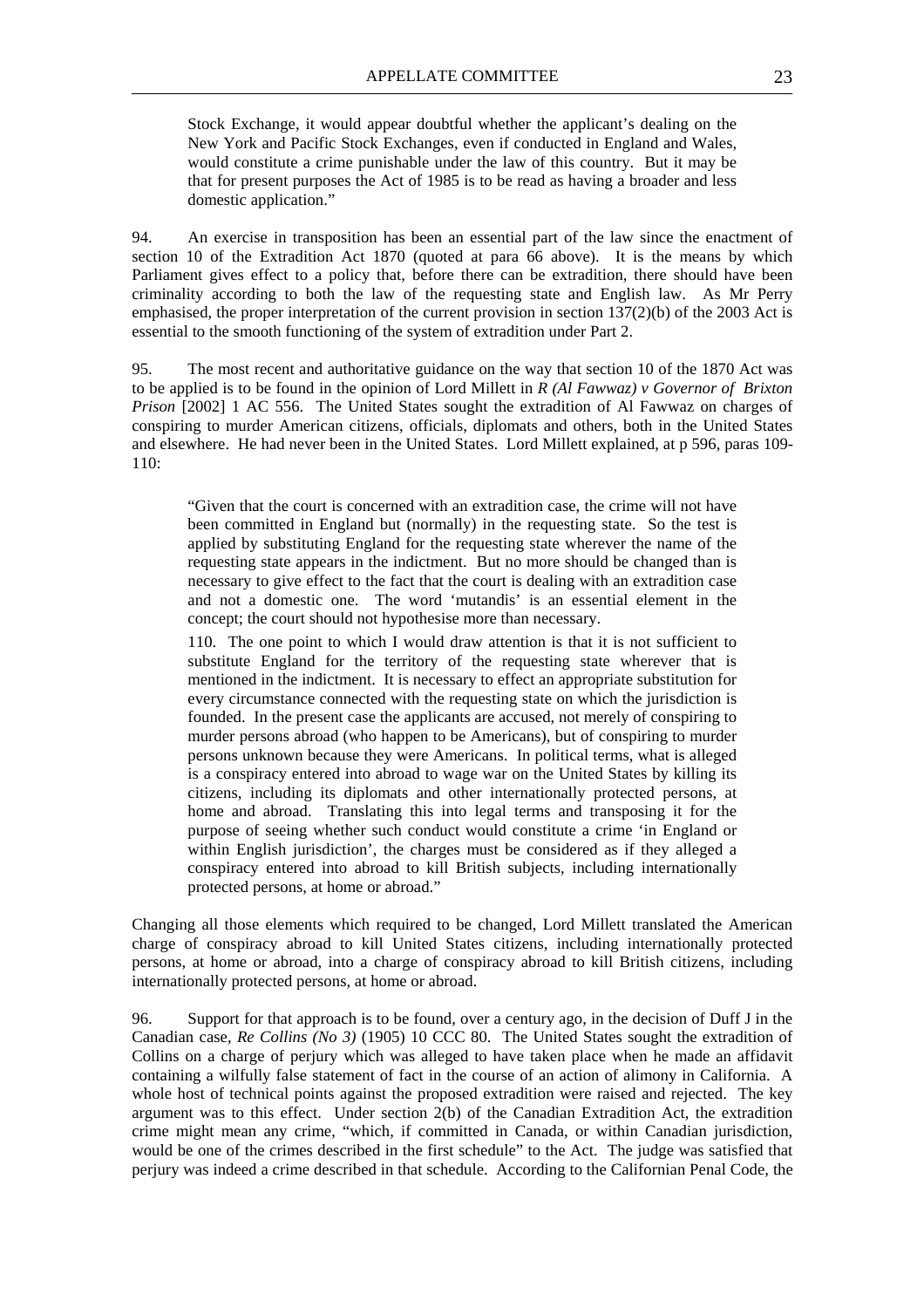offence of perjury was committed by someone who lied after having taken an oath "that he will testify, declare, depose, or certify truly before any competent tribunal, officer, or person ..." There was nothing, however, in the law of Canada, which made it perjury to make a false deposition before any competent *Californian* tribunal or officer. Therefore, it was said, the crime for which Collins' extradition was sought was not a crime which, if committed in Canada, would be one of the crimes described in the first schedule to the Extradition Act. It followed that it was not an "extradition crime" within the meaning of section 2(b) of that Act.

97. Duff J rejected that argument. On the basis that the approach to be applied was to conceive the accused, and the acts of the accused, transported to Canada, he said, at pp 100-101:

"It is contended by the applicant that on these authorities to which I have referred, you have to go through the conduct upon which the criminal charge is based, and you have to come to the conclusion that his identical acts, if done in this country, would have constituted a crime in accordance with the law of Canada. Taken with due qualifications, we need not quarrel with that; but it is obvious from the outset that there must be some qualification. In the first place, the treaty itself, which, after all, is the controlling document in the case, speaks not of the acts of the accused, but of the evidence of 'criminality,' and it seems to me that the fair and natural way to apply that is this – you are to fasten your attention not upon the adventitious circumstances connected with the conduct of the accused, but upon the essence of his acts, in their bearing upon the charge in question. And if you find that his acts so regarded furnish the component elements of the imputed offence according to the law of this country, then that requirement of the treaty is complied with. To illustrate, I apprehend that in the case of perjury, the accused cannot be heard to say, 'the oath on which the charge is based was administered by A.B., an officer who had no authority to administer oaths in Canada (although duly authorized in the place where the oath was taken); and, consequently, if I had done here the identical thing I did there (viz.: the taking of an oath before A.B.), perjury could not have been successfully charged against me.' The substance of the criminality charged against the accused is not that he took a false oath before A.B, but that he took a false oath before an officer who was authorized to administer the oath. Any other view would, I conceive, simply make nonsense of the treaty."

Another passage from Duff J's judgment is also helpful. Proceeding again on the same basis, he said, at p 103:

"... if you are to conceive the accused as pursuing the conduct in question in this country, then along with him you are to transplant his environment; and that environment must, I apprehend, include, so far as relevant, the local institutions of the demanding country, the laws effecting the legal powers and rights, and fixing the legal character of the acts of the persons concerned, always excepting, of course, the law supplying the definition of the crime which is charged."

While Duff J referred specifically to the terms of the particular extradition treaty between the United States and Canada, his reasoning has been adopted in subsequent cases in relation to the Canadian extradition legislation – for instance, by Sharpe JA giving the opinion of the Court of Appeal of Ontario in *Germany v Schreiber* (2006) 206 CCC (3rd) 339, 361, at para 42.

98. In Australia the same general approach can be seen in the judgment of Gibbs CJ, and Wilson and Dawson JJ in *Riley v Commonwealth of Australia* (1985) 159 CLR 1. The definition of "extradition offence" in the relevant Australian extradition statute required inter alia that "any equivalent act or omission, would, if it took place in" the relevant part of Australia, "constitute an offence against the law in force in that part of Australia...." Their Honours said, at p 8: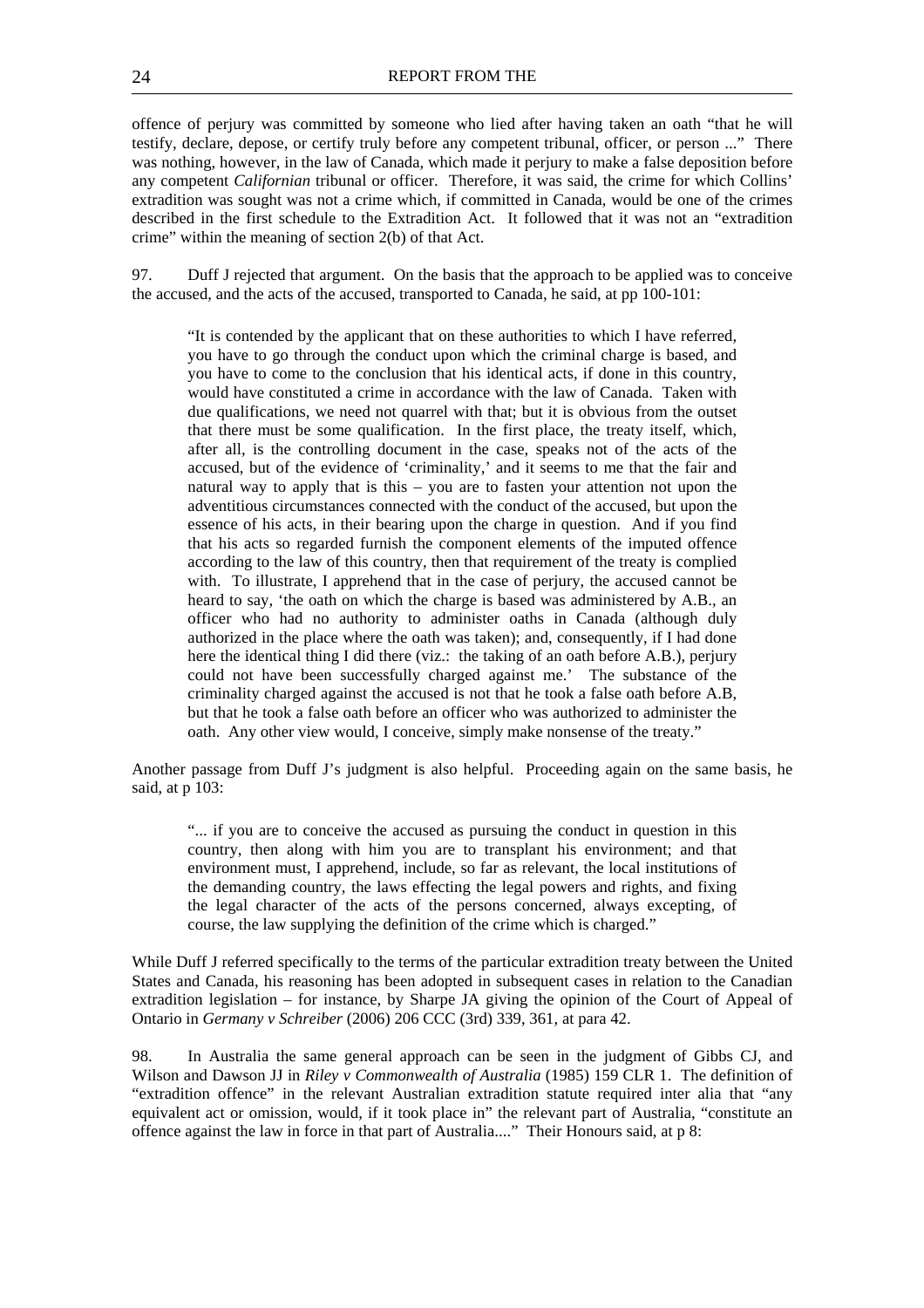"The reference in the sub-section to an 'equivalent act or omission' is to an act or omission which would be the same as the act or omission which is an element of the offence against the law of the foreign state were it not for the fact that the law of the foreign state requires (whether or not for reasons of jurisdiction) that the act or omission should have occurred *in or in relation to some place or thing in or connected with the foreign state.* For example, the act of importing narcotics into Australia is an 'equivalent act' to the act of importing narcotics into the United States" (emphasis added).

99. Despite the very tentative indication of view by the Divisional Court in *R v Secretary of State for the Home Department, Ex p Norgren* [2000] QB 817, we consider that, for the reasons which Duff J gave in *Re Collins*, section 137(2)(b) of the 2003 Act must be interpreted and applied in the way that he indicated. If, then, we ignore the adventitious circumstances connected with the conduct alleged against Mr Norris in counts 2 to 4 of the indictment and concentrate instead on the essence of his alleged acts, the substance of the criminality charged against him is not that he obstructed the criminal investigation into price fixing in the carbon products industry being carried out by the Pennsylvania grand jury, but that he obstructed the criminal investigation into that matter being carried out by the duly appointed body. Making the necessary changes, we would have to translate counts 2 to 4 into counts of obstructing in England a criminal investigation into pricefixing in the carbon products industry being conducted by the appropriate investigatory body in this country.

100. But Mr Sumption's point goes deeper. We have held that price fixing in itself is not an offence under English law. He submitted that, since there could, accordingly, never have been a criminal investigation into price fixing in this country, Mr Norris could not have been guilty of an offence of obstructing justice by interfering with such an investigation. We reject that submission. While price fixing in itself is not an offence under English law, Mr Norris accepts that, when combined with other elements such as deliberate misrepresentation, it can lead to various offences such as fraud or conspiracy to defraud. What the exact outcome of any investigation will be cannot be determined when it is in progress. Destroying documents to prevent them falling into the hands of the investigators may well affect the outcome of that investigation and is, indeed, intended to do so. So the mere fact that the result of the investigation in Mr Norris' case was a charge of simple price fixing, which does not constitute an offence under English law, is no reason to hold that it would not have been an offence under English law to obstruct the progress of an equivalent investigation by the appropriate body in this country.

101. Approaching the matter in that way, we are satisfied that, if Mr Norris had done in England what he is alleged to have done in counts 2 to 4, with the intention of obstructing an investigation being carried out into possible criminal conduct, in regard to fixing prices in the carbon products industry, by the duly appointed body in the United Kingdom, he would indeed have been guilty of offences of conspiring to obstruct justice or of obstructing justice, which could have attracted a sentence of twelve months' imprisonment. It follows that offences 2 to 4 on the indictment are "extradition offences" in terms of section 137(2)(b) of the 2003 Act.

#### (2) *The application of section 82 of the 2003 Act*

102. Counts 2 to 4 relate to alleged events between April 1999 and August 2001. On 31 December 2004 the warrant for Mr Norris' arrest was issued in England at the request of the United States Government and the contested hearing before the district judge took place in May 2005.

103. Section 82 of the 2003 Act (at the relevant time, although since amended) provided:

"A person's extradition to a category 2 territory is barred by reason of the passage of time if (and only if) it appears that it would be unjust or oppressive to extradite him by reason of the passage of time since he is alleged to have committed the extradition offence or since he is alleged to have become unlawfully at large (as the case may be)."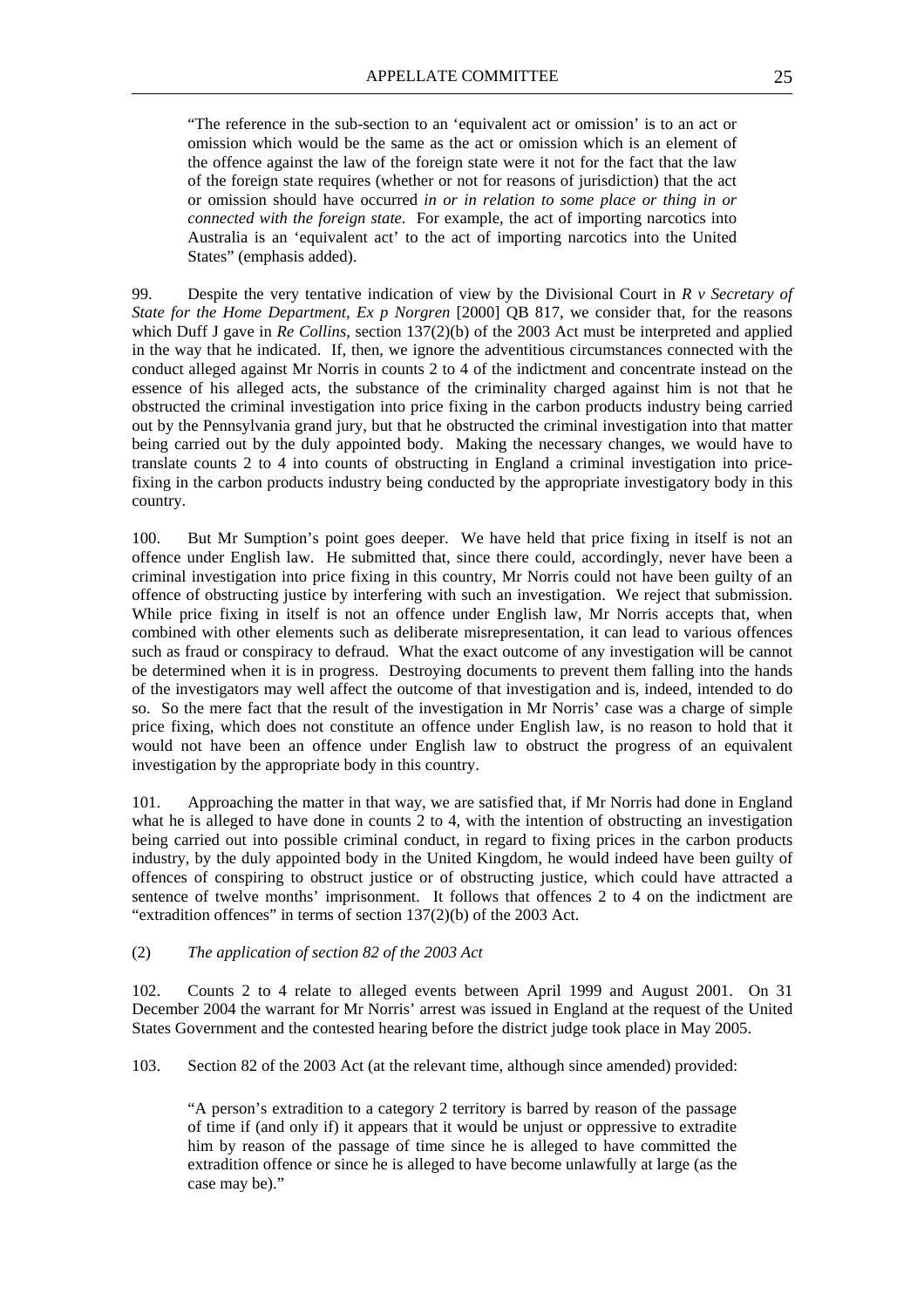104. It is common ground that "unjust" in section 82 is directed primarily at the risk of prejudice to the accused in the conduct of any trial by reason of the passage of time: *Kakis v Government of the Republic of Cyprus* [1978] 1 WLR 779, 782H, per Lord Diplock; *R v Governor of Pentonville Prison*, *Ex p Narang* [1978] AC 247, 272D, per Viscount Dilhorne.

105. The submission for Mr Norris was that, due to the time that had elapsed since the events alleged in counts 2 to 4, there was a risk that Mr Norris would be prejudiced in the conduct of any trial of those counts. It was not possible to quantify the risk unless the United States authorities provided details of the evidence on which they intended to rely in support of these counts. The district judge should accordingly have asked them to provide that information.

106. The period between the alleged conduct in counts 2 to 4 and the arrest of Mr Norris is not strikingly long. Indeed, in our view, it is not such as to make it prima facie likely that significant relevant witnesses or documents might no longer be available.

107. The system of extradition under Part 2 of the 2003 Act does not require the requesting state to provide details of the evidence (witnesses, documents etc) on which the prosecution would rely at trial. Nor does the district judge have any occasion to inquire into it. It is also well settled that, consistently with that approach, in extradition proceedings the accused has no right to disclosure of the kind that would be available in domestic proceedings: *Wellington v Governor of Belmarsh Prison* [2004] EWHC 418 (Admin) and *Jenkins v Government of United States of America; Benbow v Government of United States of America* [2005] EWHC 1051 (Admin). While the district judge has power to request further information from the requesting state, the same underlying considerations mean that such requests will be exceptional. In *R (Government of the United States of America) v Bow Street Magistrates' Court* [2006] EWHC 2256 (Admin); [2007] 1 WLR 1157, the Divisional Court indicated that such a request might be appropriate where the judge considered that an abuse of process might have occurred. But, again, such cases are likely to be exceptional. Moreover, Mr Norris does not suggest that there has been any abuse of process in the present proceedings.

108. Mr Norris does contend, however, that the present case should be treated as being analogous to a case of abuse of process. So, in order to assess whether it would be unjust to extradite him by reason of the lapse of time, the judge should request the United States to provide further information about the evidence on which the prosecution would rely in any trial of counts 2 to 4. The district judge rejected the submission. The Divisional Court upheld that decision. We agree.

109. Assume that it might be appropriate for a district judge to request further information in a case where he considered that, due to the lapse of time, there was reason to think that the accused might not be able to have a fair trial. Nevertheless, as we have said, by itself, the relevant period of time in this case does not justify an inference that Mr Norris would not be able to have a fair trial. He has provided no specification of the supposed risk – on the basis that he cannot do so without the information. But the counts in the indictment contain an indication of the type of conduct alleged against him, and of the places where, and the dates when, it is said to have taken place. Armed with that information, he must know who were his colleagues and opposite numbers at the relevant time and is in a position to instruct his lawyers and others to look into the matter. Even such a preliminary investigation might be expected to reveal any grounds for considering that the lapse of time might have caused substantial prejudice to his right to a fair trial. But he has put forward none and really relies on speculation. In that situation, there is no basis whatever for the judge to make a request to the United States authorities for further information. Doubtless, if it turned out on further investigation that there was reason to believe that, due to the loss of some significant evidence, Mr Norris could not have a fair trial, he would be able to raise that matter in any proceedings in Pennsylvania.

#### (3) *Disposal*